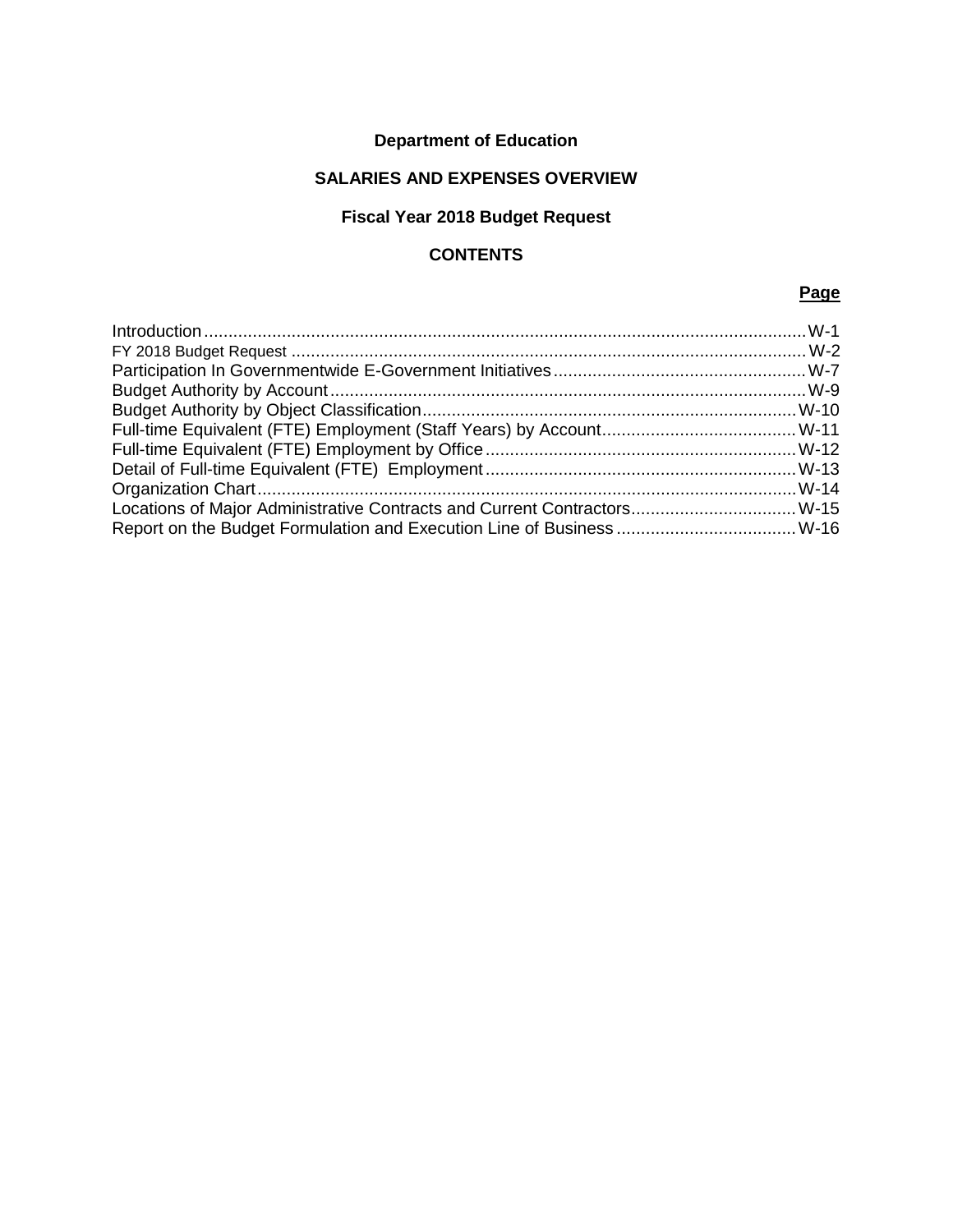#### <span id="page-1-0"></span>**INTRODUCTION**

This Overview summarizes the administrative costs and staffing for all Department of Education accounts. Departmental administrative costs and full-time equivalent (FTE) employment are supported in the FY 2018 budget request from funding in the following accounts: Program Administration (PA), Student Aid Administration (SAA), Office for Civil Rights (OCR), Office of Inspector General (OIG), College Housing and Academic Facilities Loans Program (CHAFL), Historically Black College and University Capital Financing Program (HBCUCF), and Institute of Education Sciences (IES). Greater detail on the funds supporting administrative costs and staffing is provided separately in each account's justification materials.

Key programs administered by the Department include Title I of the Elementary and Secondary Education Act (ESEA), for which the Department's FY 2018 request would provide \$15.9 billion to help more than 25 million students in high-poverty schools make progress toward State academic standards; and \$11.9 billion for the Individuals with Disabilities Education Act Part B Grants to States to help States and school districts meet the special education needs of 6.8 million students with disabilities. Key programs also include Federal Pell Grants, which would make available \$28.8 billion in need-based grants to 7.3 million students enrolled in postsecondary institutions; and the postsecondary student loan programs, which would help provide roughly \$153 billion in new and consolidated Direct Loans to help students and families pay for college.

In addition to staff, operational activities necessary for the everyday work of the Department include expenses for:

- Facilities management, including rent for office space and guard services;
- Telephone and computer network services;
- Operation and maintenance of the Department's websites (e.g., [www.ed.gov](http://www.ed.gov/) and [www.studentaid.gov\)](http://www.studentaid.gov/);
- Grants payment processing; and
- Program oversight and enforcement of education laws.

Cybersecurity is one of the most pressing current management concerns. Protecting the personally identifiable information in the Department's and its contractors' Information Technology (IT) systems is critical.

The Department also strives for continuous improvement in other key management areas. Specific management priorities in the FY 2018 budget request include:

- Information technology, including improving the capability to collect educational data and a continued focus on data security;
- Financial management, including projects designed to ensure accountability for departmental assets, improve grants management, and provide better financial data to managers;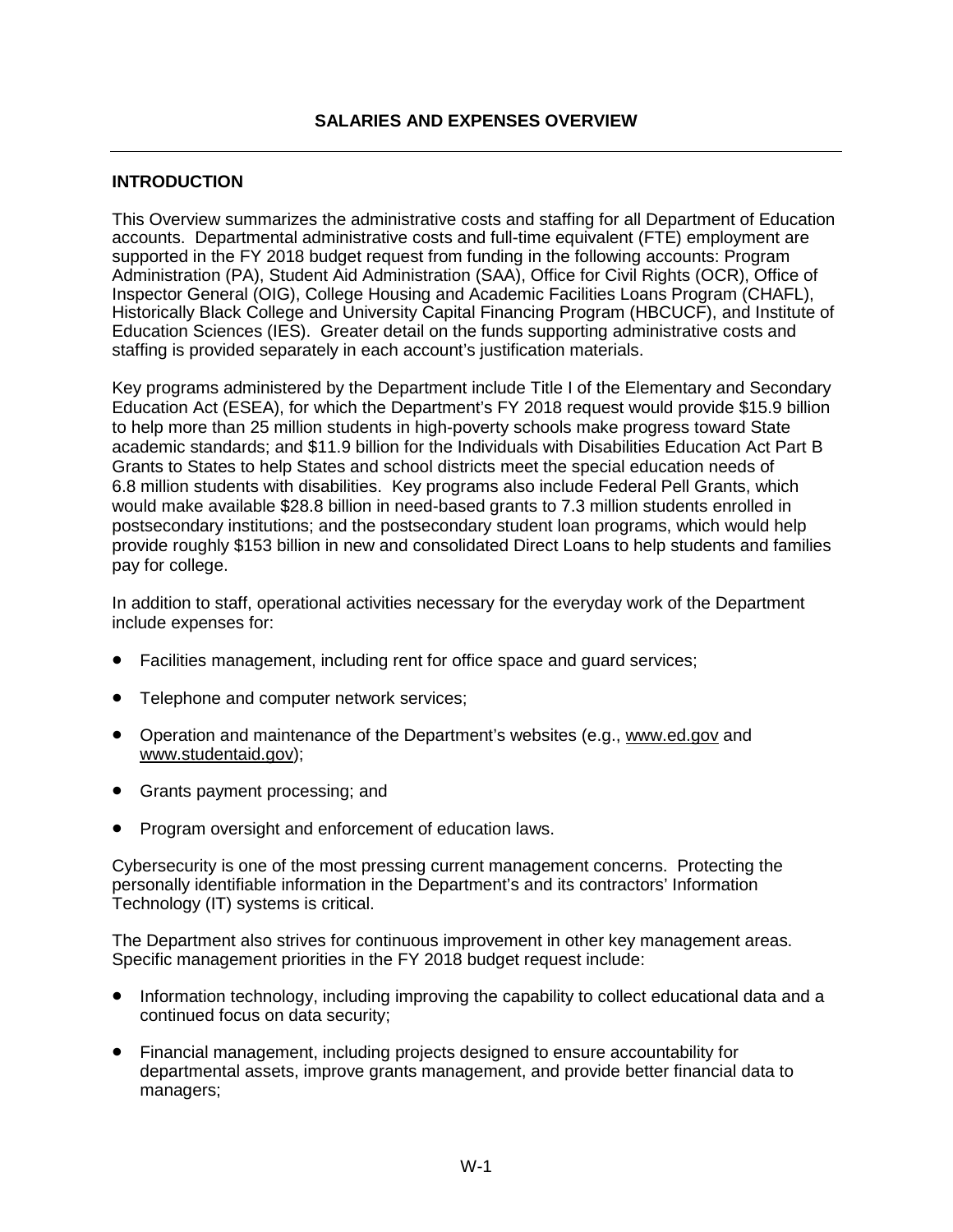- Administering Pell Grants and servicing student loans;
- Using evidence about program success and performance to inform decision making and focus limited resources on programs that work, and reforming or eliminating programs that do not;
- Improving recruitment, retention, performance, and development of staff, informed by employee feedback on the Governmentwide Employee Viewpoint Survey;
- Improving the acquisition process through development of the acquisition workforce and reducing reliance on high-risk contract vehicles; and
- Continuing to improve timeliness in resolving internal and external audits.

In addition to these management priorities, the Department is working hard to maintain administrative efficiencies as directed in *Executive Order 13589: Promoting Efficient Spending*, and *OMB Memorandum M-12-12: Promoting Efficient Spending to Support Agency Operations*. The FY 2018 budget request continues to control spending on travel, printing, supplies, and advisory assistance through the prudent use of a mix of technological efficiencies and strategic acquisition efforts. The following table provides percent changes for these areas from FY 2010.

#### **Reductions in Spending by Category: FY 2010 to FY 2018 (dollars in millions)**

| Category                       | 2010<br><b>Obligations</b> | 2018<br><b>Request</b> | <b>Percent Change</b><br>from 2010 |
|--------------------------------|----------------------------|------------------------|------------------------------------|
| Travel                         | \$11.2                     | \$6.6                  | $-41%$                             |
| Printing                       | 5.1                        | 0.9                    | $-82$                              |
| <b>Supplies</b>                | 1.7                        | 0.9                    | $-49$                              |
| <b>Advisory and Assistance</b> | 18.6                       | 8.1                    | $-56$                              |
| Total                          | 36.6                       | 16.5                   | -55                                |

#### <span id="page-2-0"></span>**FY 2018 BUDGET REQUEST**

The FY 2018 Salaries and Expenses discretionary budget request totals \$2.313 billion, or 7.3 percent more than the FY 2017 annualized level. A full year 2017 appropriation was not enacted at the time the FY 2018 Budget was prepared; therefore, the Budget assumes the Department is operating under the Further Continuing Appropriations Act, 2017 (P.L. 114-254). The amounts included for 2017 reflect the annualized level provided by the continuing resolution. The Department of Education Appropriations Act, 2017, provided \$2.185 billion, an increase of \$26 million, or 1.2 percent more than the 2016 level for all the Salaries and Expenses accounts. A summary of increases by funding account is provided on page W-9.

The requested FY 2018 increase focuses on key departmental policy and management priorities. These include improvements to the Department's IT security to ensure the integrity of Department of Education and student loan borrower data as well as to prevent potential IT security breaches, more resources for loan servicing due to the increase in the number of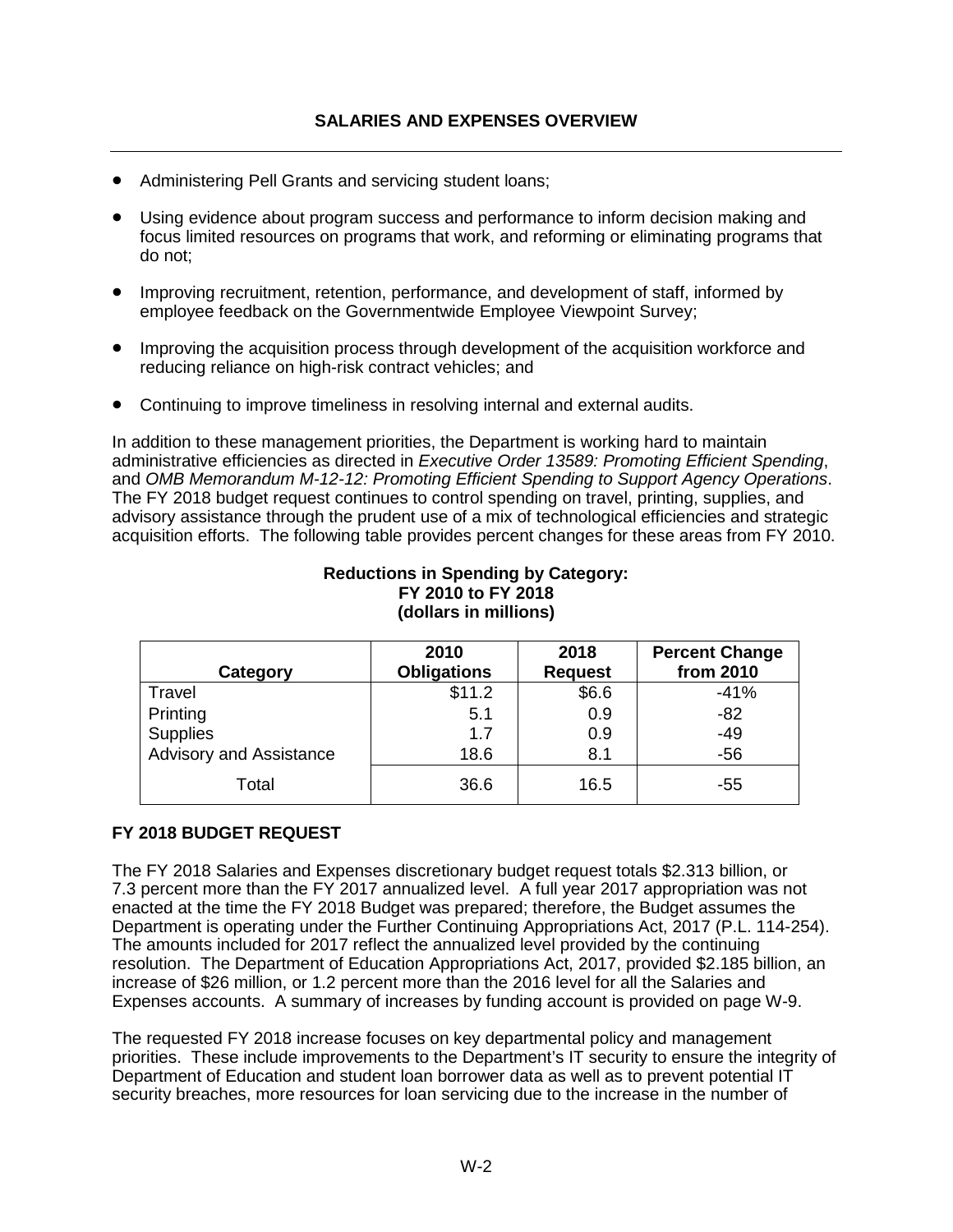borrowers and the shift of existing borrowers from in-school to more expensive, in-repayment, statuses, costs associated with the transition from the current computer network services and IT infrastructure contract (EDUCATE), which expires in November 2017, to the new Portfolio of Integrated Value-Oriented Technologies (PIVOT) contract,; a proposed pay raise; and increases in employee benefits.

The following chart provides detail on the total Salaries and Expenses request of \$2.313 billion by category.



#### **STAFFING AND NON-PERSONNEL COSTS SUMMARY**

#### **Staffing**

The Department's programs and responsibilities have grown substantially over the past decade. Some of the growth has resulted from legislation that added responsibilities or changed requirements, including the SAFRA Act and 100 percent Direct Lending, the Workforce Innovation and Opportunity Act, and the Federal Information Technology Reform Act (FITARA). Carrying out the existing Higher Education Act and ensuring institutions comply with regulations to protect student and taxpayer interests has meant an increased workload. In addition, the reauthorization of the Elementary and Secondary Education Act (ESEA) by the Every Student Succeeds Act (ESSA) significantly increased demands on the Department to develop and disseminate program guidance and provide substantial technical assistance to State and local education agencies to ensure a smooth transition to and implementation of the new statute. Other workload has increased as the Department strives to improve its oversight of its programs and data.

The Department of Education has the smallest staff of the 15 Cabinet Agencies, but its discretionary budget alone is the third largest, behind only the Department of Defense and the Department of Health and Human Services. The Department's administrative funds are approximately 1 percent of the total annual program appropriations and new loan volume administered by the Department. The FY 2018 budget request includes funding to support 4,002 FTE addressing the Department's most important work, a decrease of 154 FTE from the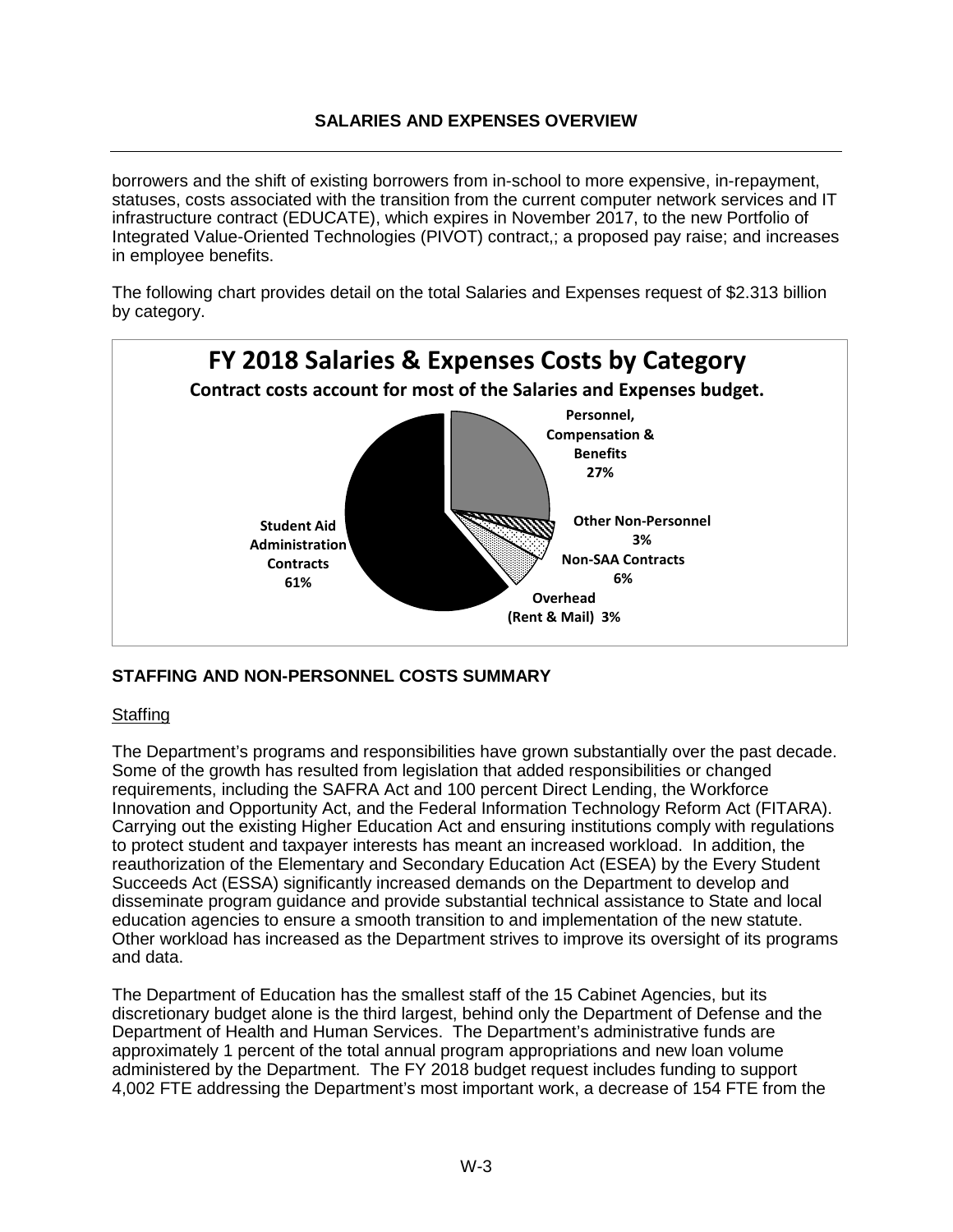2017 annualized level. Decreases in FTE include: 46 FTE from OCR, 31 FTE from Federal Student Aid (FSA), and 77 FTE from the PA account.

| $FY$ $FY$                                                                     | $\blacksquare$ $\blacksquare$ FY<br>2009   2010   2011   2012   2013   2014   2015   2016 |  | FY   FY   FY   FY   FY   2017   2018 | FY I<br>Est. | FY<br>Est. |
|-------------------------------------------------------------------------------|-------------------------------------------------------------------------------------------|--|--------------------------------------|--------------|------------|
| 4,018   4,105   4,387   4,276   4,090   4,027   4,081   4,150   4,156   4,002 |                                                                                           |  |                                      |              |            |

#### **Department FTE Usage (FY 2009 – FY 2018)**

Department employees are divided between Washington, D.C., headquarters, 11 regional offices, and 13 field offices. Most regional and field office staff are in FSA, OIG, and OCR. The FSA regional office staff conduct reviews of lenders, institutions, and guaranty agencies participating in student financial aid programs, and perform debt collection activities on defaulted student loans. OIG staff conduct audits and investigations of Department programs and operations. OCR staff investigate civil rights complaints and conduct civil rights compliance reviews.



Personnel Compensation and Benefits (PC&B) and Non-Personnel Costs Summary

The Budget request includes \$618.8 million for PC&B, a decrease of \$11.4 million from the FY 2017 annualized level. Non-personnel costs cover such items as travel, rent, mail,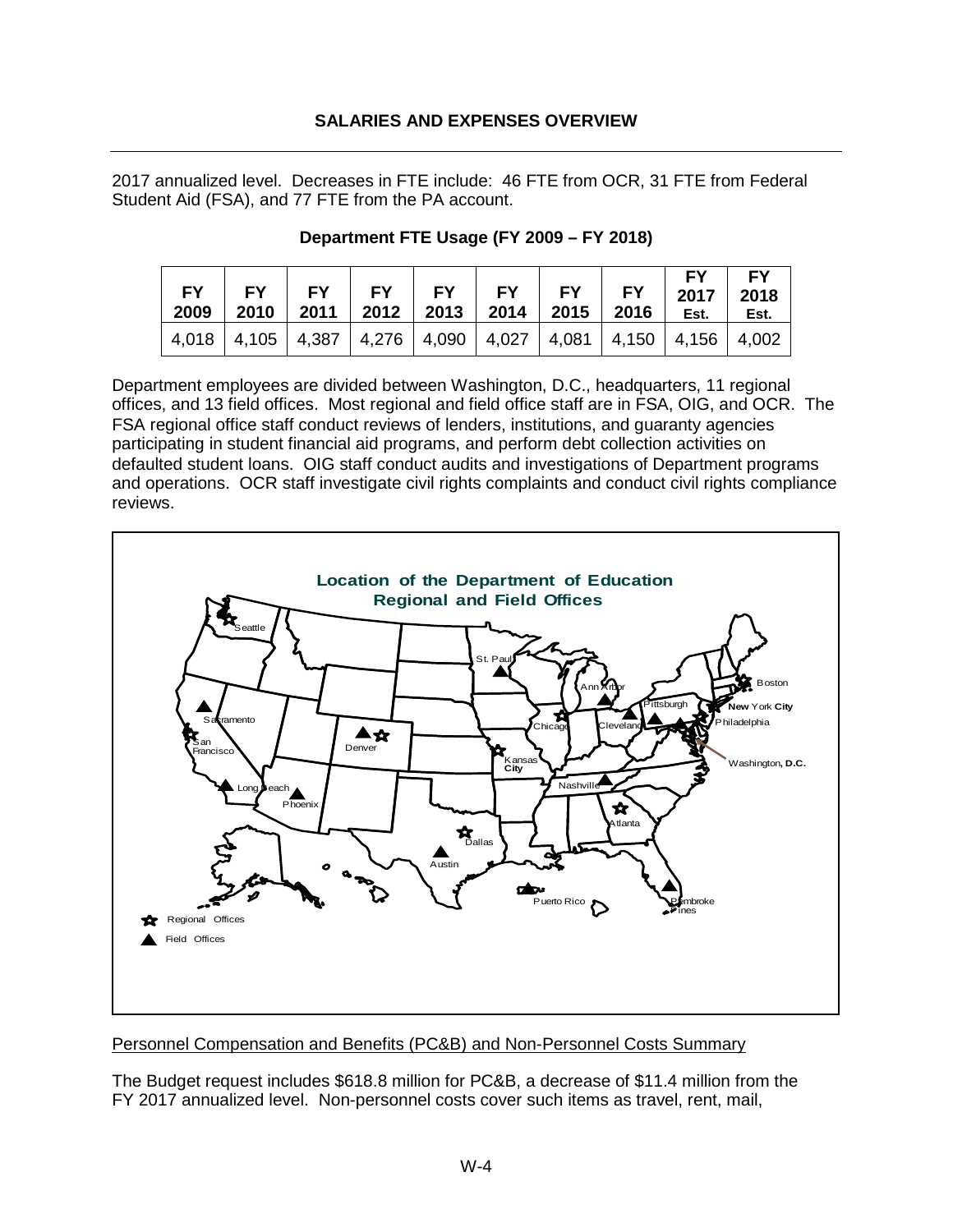telephones, utilities, printing, IT, contractual services, equipment, supplies, and other departmental services. The total budget for non-personnel activities in FY 2018 is \$1.7 billion, an increase of \$169.1 million from the FY 2017 annualized level. Eighty-one percent, or \$136.6 million, of the non-personnel increase is the result of higher Student Aid Administration servicing costs, which result from growth in the number of borrowers and shifts of existing borrowers from in-school to more expensive, in-repayment, statuses.

#### Centralized Overhead and Technology

Departmental overhead expenses cover centralized support and administrative services for all program and staff offices. The funds are administered by the Office of Management. These services include rent, building alterations and repairs, lease renewal, training, supplies, mail, and physical security for buildings and personnel. A total of \$141.9 million is requested for these costs in FY 2018, an increase of \$4.2 million from the FY 2017 annualized level. Major increases include rent, physical security costs, telework registration system, payroll system, and historically based cost escalations.

Information technology activities that comprise centralized IT services include computer operations, maintenance and improvements, local area network operations, initiatives designed to link Department business needs with the best available technology, and other commonly shared IT and office automation activities. The funds are administered by the Office of the Chief Information Officer. A total of \$128.9 million is requested, which is an increase of \$13.2 million from the FY 2017 annualized level. Major increases include improvements to the Department's IT security to ensure the integrity of Department of Education data as well as to prevent potential IT security breaches, and development costs required for the replacement of the Department's outdated financial management systems software.

#### Improper Payments

The Department continues to focus on assessing risks associated with improper payments and establishing effective internal controls designed to prevent, detect, reduce, and recover improper payments.

For the Title IV risk-susceptible Pell Grant and Direct Loan programs, the Department also estimates improper payment rates and analyzes the root causes of the improper payments detected. The major root causes of improper payments in the Pell Grant and Direct Loan programs are incorrect self-reporting of an applicant's income, which leads to incorrect awards based on Expected Family Contribution (EFC), incorrect processing of student data by institutions during normal operations, student account data changes not applied or processed correctly, ineligibility for a Pell Grant or Direct Loan (e.g., validity of high school attended, history of degrees obtained), satisfactory academic progress not achieved, and incorrectly calculated return records by institutions returning Title IV student aid funds. To prevent and reduce improper payments, the Department is pursuing several corrective actions, which include adding or strengthening relevant controls.

The Department also uses other verification methods to protect against improper payments and to confirm specific information reported on the FAFSA by the applicant. Schools are required to verify all applicants that are selected by the Department for verification. Annually, the Department analyzes FSA's grant recipients, student loan borrowers, and the verification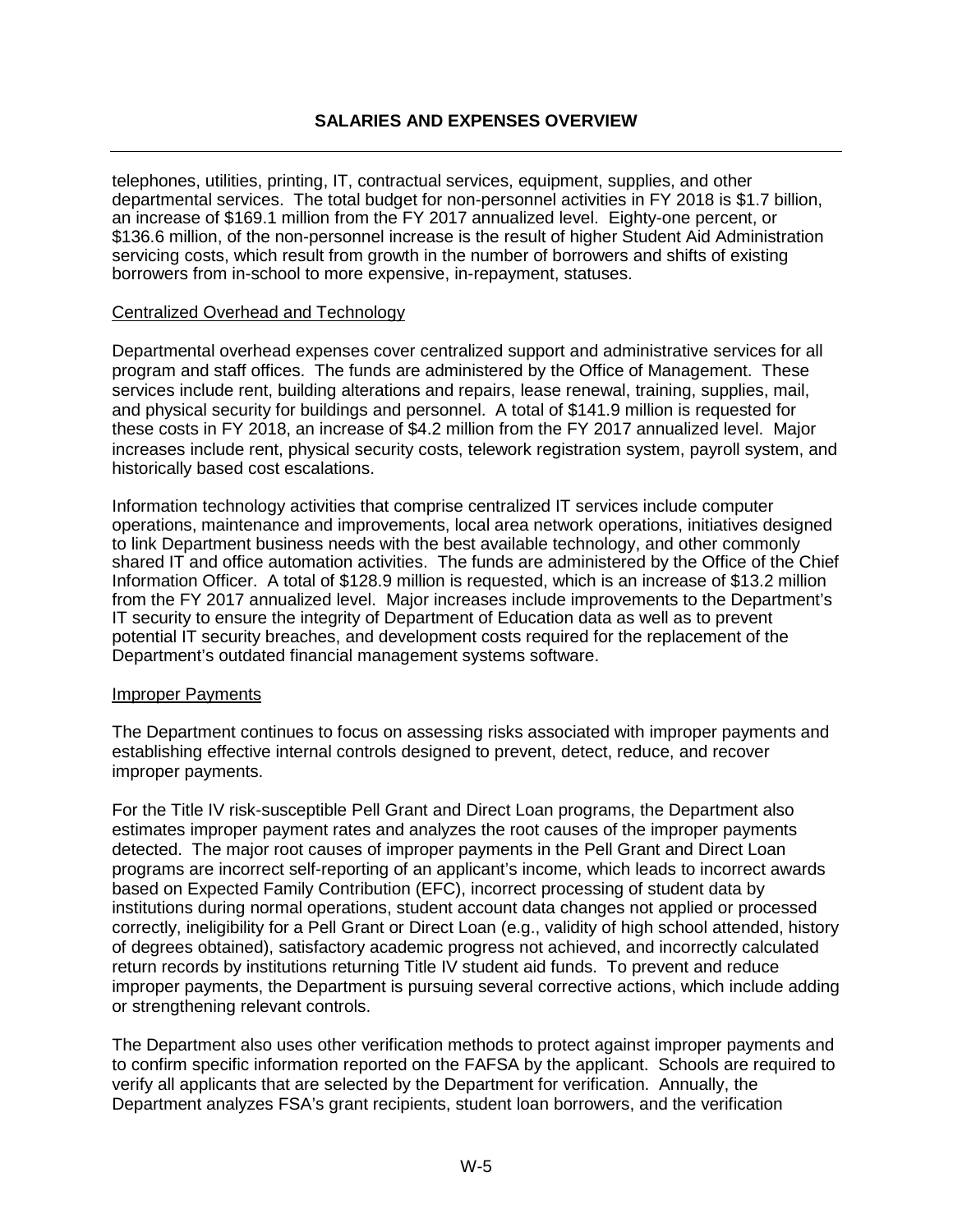selection system, and informs the financial aid community which FAFSA items are subject to verification for the upcoming award year. This annual analysis is intended to enhance verification methodology and to meet the goal of selecting applicants who are most likely to have incorrect information on their FAFSA.

In addition, FSA works to promote accuracy and accountability in the administration of Title IV student financial aid through institutional oversight, guidance, technical assistance, and enforcement. As part of its ongoing activities, the Program Compliance office conducts periodic recertification of all schools' eligibility, issues loss of eligibility determinations to schools, assesses millions of dollars in final program review and final audit determinations, and debars individuals from receiving assistance or benefits from any Federal Agency as a result of financial aid fraud or other criminal convictions.

The Department continues to modernize the Continuous Controls Monitoring System (CCMS), an application that integrates payments analysis, case management, and reporting functions to automate and streamline the detection, recovery, and prevention of improper payments. A key objective of this initiative is development of predictive modeling to prevent improper payments to the maximum extent possible. The Department continues upgrading this system to expand the transactions being evaluated, improve the relevance of integrity checks with improved algorithms, and integrate new sources of comparative data. By the end of FY 2017, all planned CCMS functionalities will be completed and fully implemented for all non-FSA grants. The plan for FYs 2018 and 2019 is to employ risk-based analysis to define the monitoring required for contracts and administrative payments, as well as for loans. The CCMS team applies agile project management practices to ensure that design improvements are continually integrated into new releases. This project approach also expands opportunities to integrate new datasets, analytics methodologies, and applied algorithms which may emerge from Federal-wide groups, including the Improper Payments Community of Practice, the Fraud Reduction and Data Analytics Work Group, and the Data Sharing Work Group.

The Department created the Payment Integrity Workgroup (PIWG) to review and validate internal controls by payment type (i.e., Payroll, Travel, Transit Benefits, Grants – Discretionary/Formula, Contracts, Government Purchase Card, and Interagency Agreements). The teams are documenting that the right controls are in place to prevent and detect improper payments and that they can be validated as part of the routine workflow process. As part of this review and validation with process and policy owners, the conversation also documents how the areas are incorporating Enterprise Risk Management (ERM) and generating ways to identify and report fraud. The workgroup is also incorporating the payment integrity checks that are generated from the CCMS as it related to the administrative areas. Finally, the Department continues to assess audit reports to identify potential areas of concern relevant to improper payments and to take appropriate action.

#### Continuous Diagnostics and Mitigation (CDM)

The Continuous Diagnostics and Mitigation Program, centrally managed by the Department of Homeland Security (DHS) and also implemented at the Department of Education, is intended to create a common baseline of cybersecurity capability and protection across the Federal Government. The program provides Federal Departments and Agencies with CDM-certified capabilities and tools that identify and prioritize cybersecurity risks on an ongoing basis and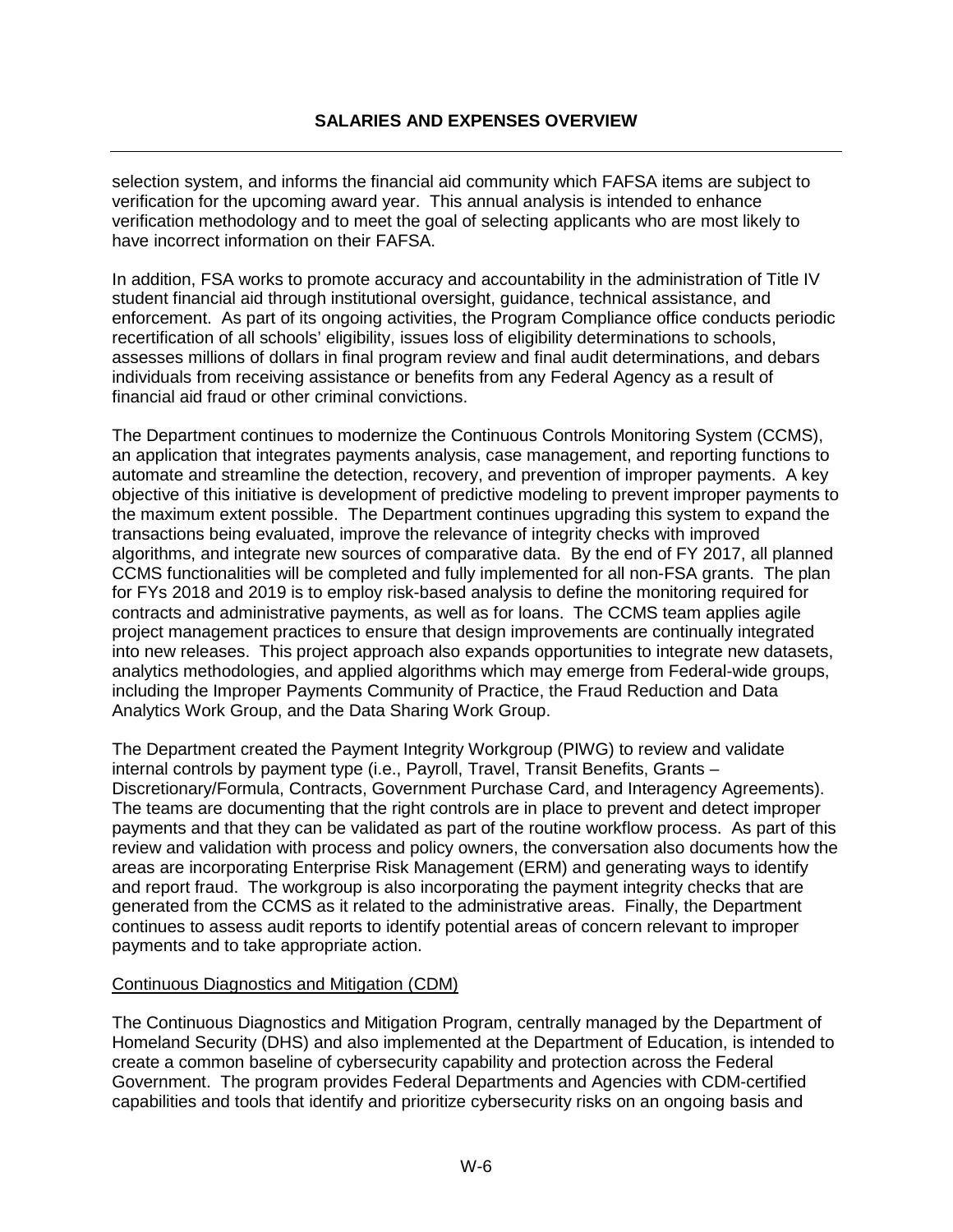enable cybersecurity personnel to mitigate the most significant problems first. The CDM tools also allow Departments and Agencies to better manage their IT assets, helping to reduce their overall attack surface.

The CDM tools provide near real-time awareness of Education's networks and environments. Data from the tools are automatically ingested into an individual dashboard at the Department. The Agency Dashboard provides current visibility into the overall organization's security posture based on a 72-hour data currency. With the full implementation of CDM, data from the individual Agency dashboards across the Federal Government will be aggregated into one Federal-level dashboard with planned synchronization every 8 hours. The Federal Dashboard is maintained by the CDM Program and allows DHS to monitor and respond to Federal cybersecurity threats and incidents quickly and efficiently.

The CDM Program is currently being implemented in four phases. Since FY 2013, Congress has supported all four phases of CDM.

Historically, it has taken Agencies days or weeks to determine that cybersecurity incidents have occurred in their environment. Once fully deployed, the CDM Program will shorten this timeframe to hours and minutes.

DHS, through the CDM Program Management Office, also provides support for training and governance activities, ensuring that CDM deployments and governance activities reinforce agency responsibilities for Information Security Continuous Monitoring as identified in *OMB Memorandum 14-03: Enhancing the Security of Federal Information and Information Systems* and in the Federal Information Security Modernization Act of 2014.

DHS, through the CDM Program Management Office, will pay for the operations and support costs of the Department of Education's CDM Phase 1 tools and services that were originally purchased by DHS, including Task Order 2 Software License Maintenance, Dashboard, and Delivery Order 1 tools.

#### <span id="page-7-0"></span>**PARTICIPATION IN GOVERNMENTWIDE E-GOVERNMENT INITIATIVES**

The Department is actively participating in a number of Governmentwide e-Government initiatives and lines of business designed to make it easy for citizens and businesses to interact with the Government, save taxpayer dollars, and streamline citizen-to-Government communications. The Department has budgeted a total of \$5.0 million in FY 2017, and requests \$5.1 million in FY 2018 for these initiatives. The request includes support for the following initiatives/lines of business noted in the chart below: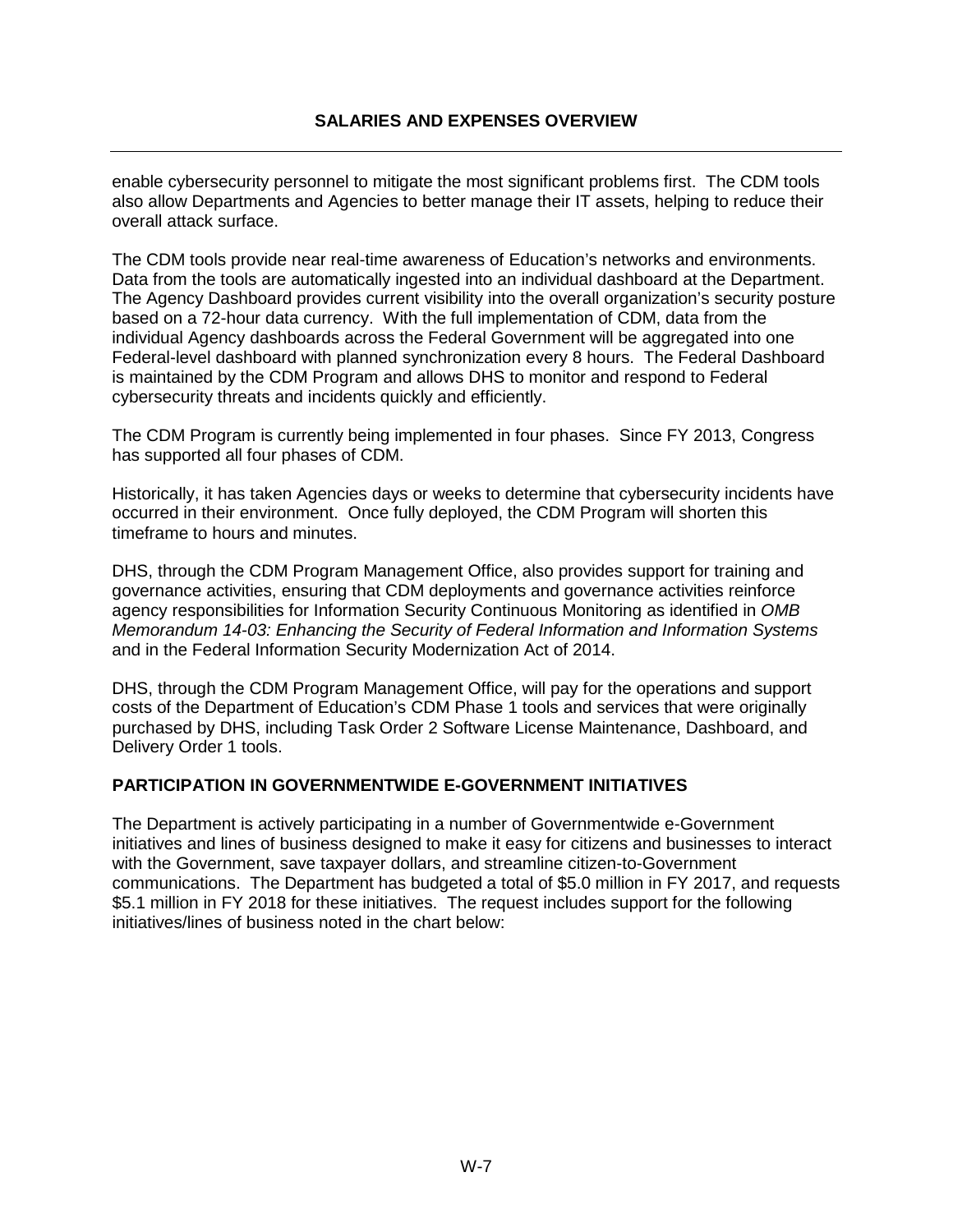| <b>Governmentwide E-Government</b><br><b>Initiative/Line of Business</b> | FY 2017   | FY 2018<br><b>Request</b> |
|--------------------------------------------------------------------------|-----------|---------------------------|
| <b>Budget Line of Business</b>                                           | \$110,000 | \$110,000                 |
| E-Rulemaking                                                             | 112,000   | 101,000                   |
| <b>Financial Management Line of Business</b>                             | 231,000   | 231,000                   |
| <b>Geospatial Line of Business</b>                                       | 25,000    | 25,000                    |
| GovBenefits.gov*                                                         | 283,000   | 273,000                   |
| Grants.gov                                                               | 428,000   | 392,000                   |
| Human Resource Management Line of Business                               | 66,000    | 69,000                    |
| Integrated Awards Environment*                                           | 3,675,000 | 3,749,000                 |
| Performance Management Line of Business                                  | 80,000    | 80,000                    |
| <b>USAJOBS</b>                                                           | 29,000    | 30,000                    |
| <b>Total</b>                                                             | 5,039,000 | 5,060,000                 |

(in whole dollars)

NOTE: Funding for initiatives marked with an asterisk \* is from the Student Aid Administration account; funding for all other initiatives/lines of business is from the Program Administration account.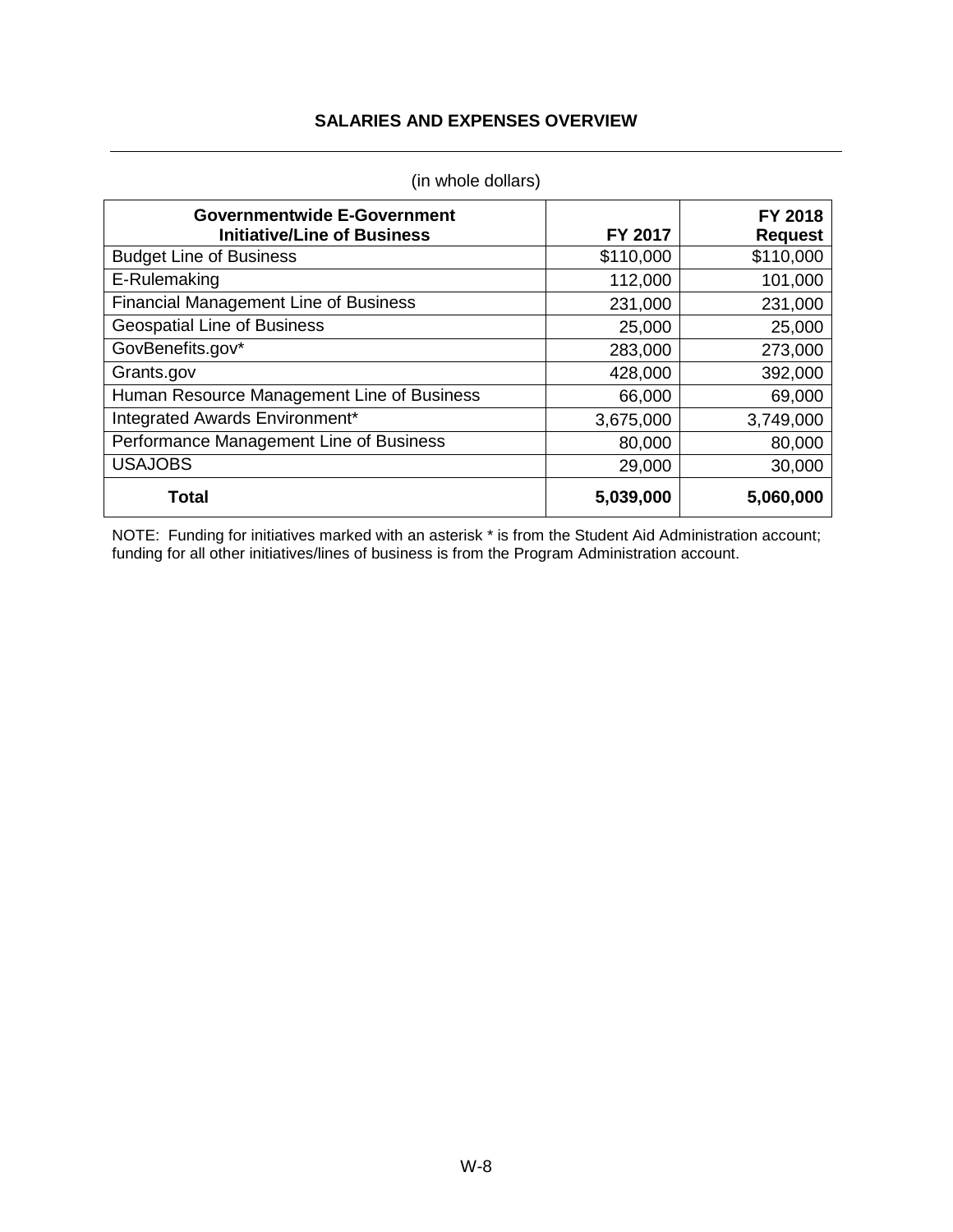#### **Department of Education**

#### **Budget Authority by Account**

(dollars in thousands)

<span id="page-9-0"></span>

|                                                             |           |                       |                 | Change               |
|-------------------------------------------------------------|-----------|-----------------------|-----------------|----------------------|
| <b>ACTIVITY</b>                                             | 2016      | 2017<br>Annualized CR | 2018<br>Request | from 2017<br>to 2018 |
| Program Administration:                                     |           |                       |                 |                      |
| Salaries and Expenses                                       | \$431,000 | \$431,179             | \$438,000       | \$6,821              |
| <b>Building Modernization</b>                               | 1,000     | 0                     | 0               | $\Omega$             |
| Office for Civil Rights                                     | 107,000   | 106,797               | 106,797         | 0                    |
| Office of Inspector General                                 | 59,256    | 59,143                | 61,143          | 2,000                |
| Subtotal, Departmental Management                           | 598,256   | 597,119               | 605,940         | 8,821                |
| Administrative costs from program accounts:                 |           |                       |                 |                      |
| College Housing and Academic Facilities Loans               | 434       | 434                   | 434             | $\Omega$             |
| Historically Black College and University Capital Financing | 334       | 333                   | 333             | $\Omega$             |
| Institute of Education Sciences:                            |           |                       |                 |                      |
| National Assessment Governing Board                         | 8,235     | 8,219                 | 8,219           | 0                    |
| <b>National Board for Education Sciences</b>                | 275       | 276                   | 280             | 4                    |
| <b>Student Aid Administration:</b>                          |           |                       |                 |                      |
| Salaries and Expenses                                       | 711,756   | 668,462               | 680,711         | 12,249               |
| <b>Servicing Activities</b>                                 | 840,098   | 880,442               | 1,017,000       | 136,558              |
| Subtotal, program accounts                                  | 1,561,133 | 1,558,166             | 1,706,977       | 148,811              |
| Total, Salaries and Expenses                                | 2,159,389 | 2,155,285             | 2,312,917       | 157,632              |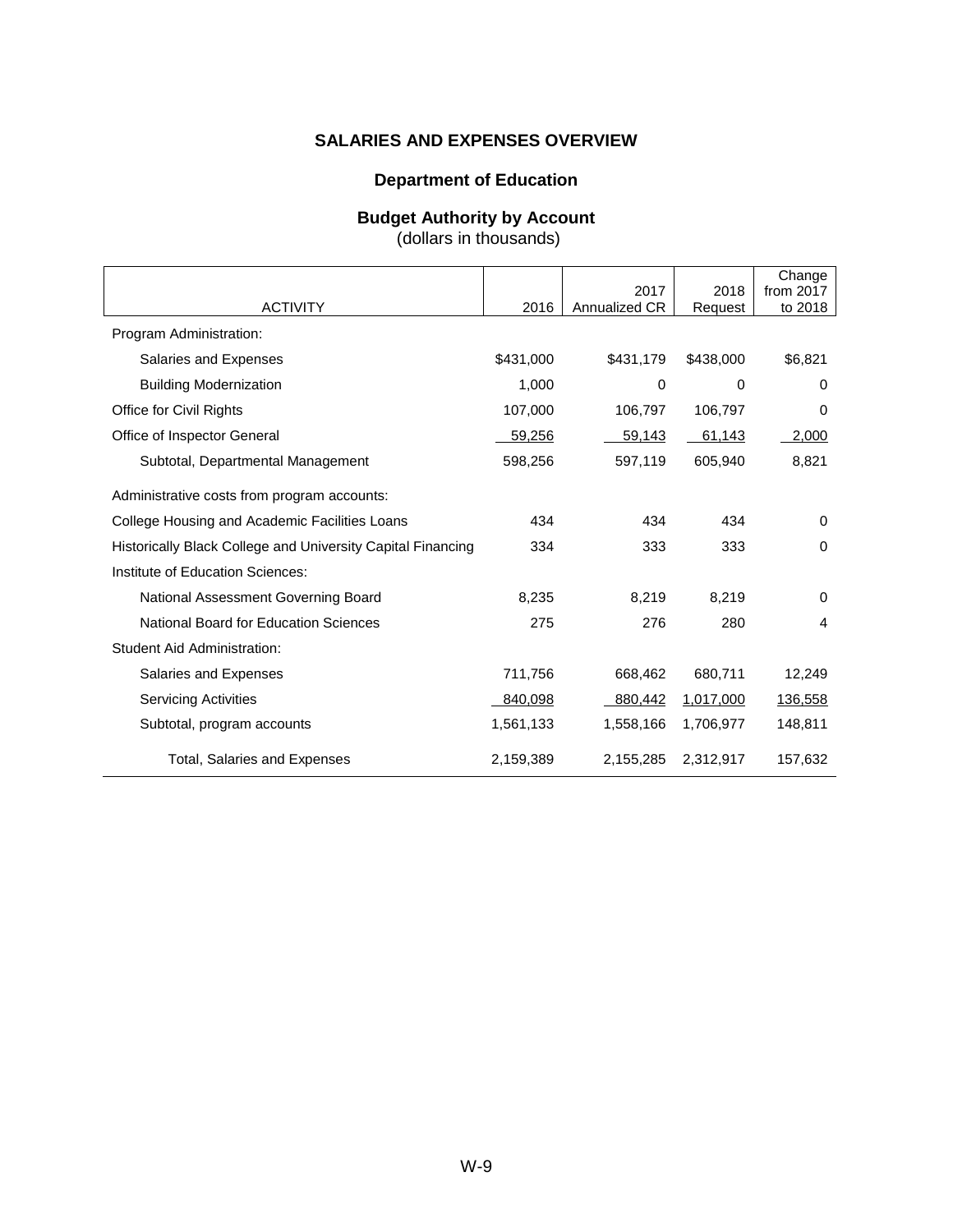#### **Department of Education**

#### **Budget Authority by Object Classification** (dollars in thousands)

<span id="page-10-0"></span>

|       | <b>Object Class</b>            | 2016       | 2017<br>Annualized CR | 2018<br>Request | Change from<br>2017 to 2018 |
|-------|--------------------------------|------------|-----------------------|-----------------|-----------------------------|
| 11.10 | Full-time permanent            | \$463,654  | \$464,218             | \$454,552       | $-$9,666$                   |
| 11.31 | Full-time temporary            | 10,733     | 8,172                 | 7,005           | $-1,167$                    |
| 11.32 | Part-time                      | 989        | 985                   | 1,015           | 30                          |
| 11.33 | Consultants                    | 612        | 259                   | 267             | 8                           |
| 11.51 | Overtime                       | 449        | 409                   | 397             | $-12$                       |
| 11.52 | Awards                         | 4,637      | 4,966                 | 5,038           | <u>72</u>                   |
|       | Subtotal, Personnel Comp.      | 481,074    | 479,009               | 468,274         | $-10,735$                   |
| 12.00 | <b>Benefits</b>                | 147,957    | 151,068               | 150,339         | $-729$                      |
| 13.01 | Benefits for former personnel  | <u>187</u> | 200                   | <u>220</u>      | 20                          |
|       | Subtotal, Benefits             | 148,144    | 151,268               | 150,559         | $-709$                      |
| 21.00 | Travel                         | 9,432      | 6,543                 | 6,642           | 99                          |
| 22.00 | Transportation of things       | 226        | 1                     | 1               | 0                           |
| 23.10 | Rental Payments to GSA         | 75,207     | 73,572                | 77,178          | 3,606                       |
| 23.31 | Communications                 | 772        | 628                   | 628             | 0                           |
| 23.32 | Postage/fees                   | <u>782</u> | <u>704</u>            | 687             | <u>-17</u>                  |
|       | Subtotal, 23                   | 76,761     | 74,904                | 78,493          | 3,589                       |
| 24.00 | Printing & Reproduction        | 2,477      | 997                   | 938             | $-59$                       |
| 25.10 | Advisory and Assistance Svcs   | 10,857     | 6,611                 | 8,121           | 1,510                       |
| 25.21 | <b>Other Services</b>          | 886,267    | 960,039               | 1,087,947       | 127,908                     |
| 25.22 | Training/Tuition/Contracts     | 5,272      | 4,537                 | 4,380           | $-157$                      |
| 25.23 | <b>Field Readers</b>           | 10         | 59                    | 0               | $-59$                       |
| 25.30 | Goods/Services from Gov't      | 50,803     | 59,774                | 58,931          | $-843$                      |
| 25.40 | Operations/Maint of Facilities | 271        | 1                     | 1               | 0                           |
| 25.71 | Operations/Maint of Equipment  | 1,165      | 1,496                 | 1,119           | $-377$                      |
| 25.72 | IT Services/Contracts          | 480,617    | 406,457               | 443,722         | 37,265                      |
|       | Subtotal, 25                   | 1,435,262  | 1,438,974             | 1,604,221       | 165,247                     |
| 26.00 | Supplies                       | 1,073      | 842                   | 862             | 20                          |
| 31.01 | IT Equipment/Software          | 1,891      | 1,810                 | 1,987           | 177                         |
| 31.03 | Other Equipment                | 1,325      | 390                   | 390             | 0                           |
|       | Subtotal, 31                   | 3,216      | 2,200                 | 2,377           | 177                         |
| 32.00 | <b>Building Alterations</b>    | 1,724      | 547                   | 550             | 3                           |
| 43.01 | <b>Interest and Dividends</b>  | 0          | 0                     | 0               | $\overline{0}$              |
|       | Total                          | 2,159,389  | 2,155,285             | 2,312,917       | 157,632                     |
|       | Total, Pers. Comp. & Ben.      | 629,218    | 630,277               | 618,833         | $-11,444$                   |
|       | Total, Non-Personnel           | 1,530,171  | 1,525,008             | 1,694,084       | 169,076                     |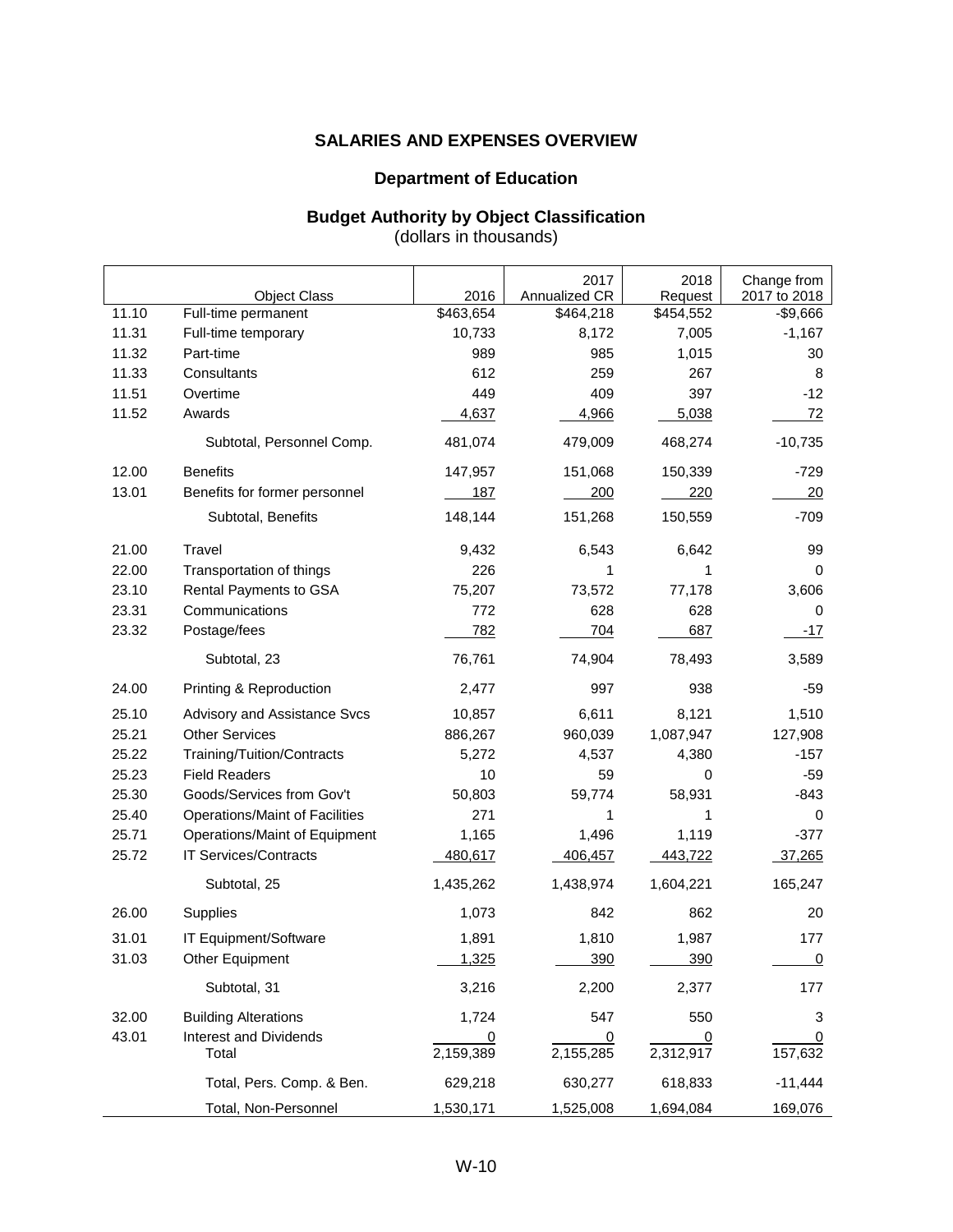## **Department of Education**

# **Full-time Equivalent (FTE) Employment (Staff Years) by Account**

<span id="page-11-0"></span>

| <b>ACCOUNT</b>                                              | 2016  | 2017<br>Request | 2018<br>Request | Change<br>from $2017$ to<br>2018 |
|-------------------------------------------------------------|-------|-----------------|-----------------|----------------------------------|
| Program Administration                                      | 1,888 | 1,776           | 1,699           | $-77$                            |
| Office for Civil Rights                                     | 563   | 569             | 523             | -46                              |
| Office of Inspector General                                 | - 228 | - 237           | - 237           | $\overline{\mathbf{0}}$          |
| Subtotal, Departmental Management                           | 2,679 | 2,582           | 2,459           | $-123$                           |
| FTE funded from program accounts:                           |       |                 |                 |                                  |
| College Housing and Academic Facilities Loans               | 2     | 3               | 3               | $\Omega$                         |
| Historically Black College and University Capital Financing | 1     | 1               | 1               | $\Omega$                         |
| Institute of Education Sciences:                            |       |                 |                 |                                  |
| National Assessment Governing Board                         | 14    | 14              | 14              | $\Omega$                         |
| National Board for Education Sciences                       | 1     | 1               |                 | $\Omega$                         |
| <b>Student Aid Administration</b>                           | 1,453 | 1,555           | 1,524           | -31                              |
| Subtotal, program accounts                                  | 1,471 | 1,574           | 1,543           | $-31$                            |
| Total, FTE                                                  | 4,150 | 4,156           | 4,002           | -154                             |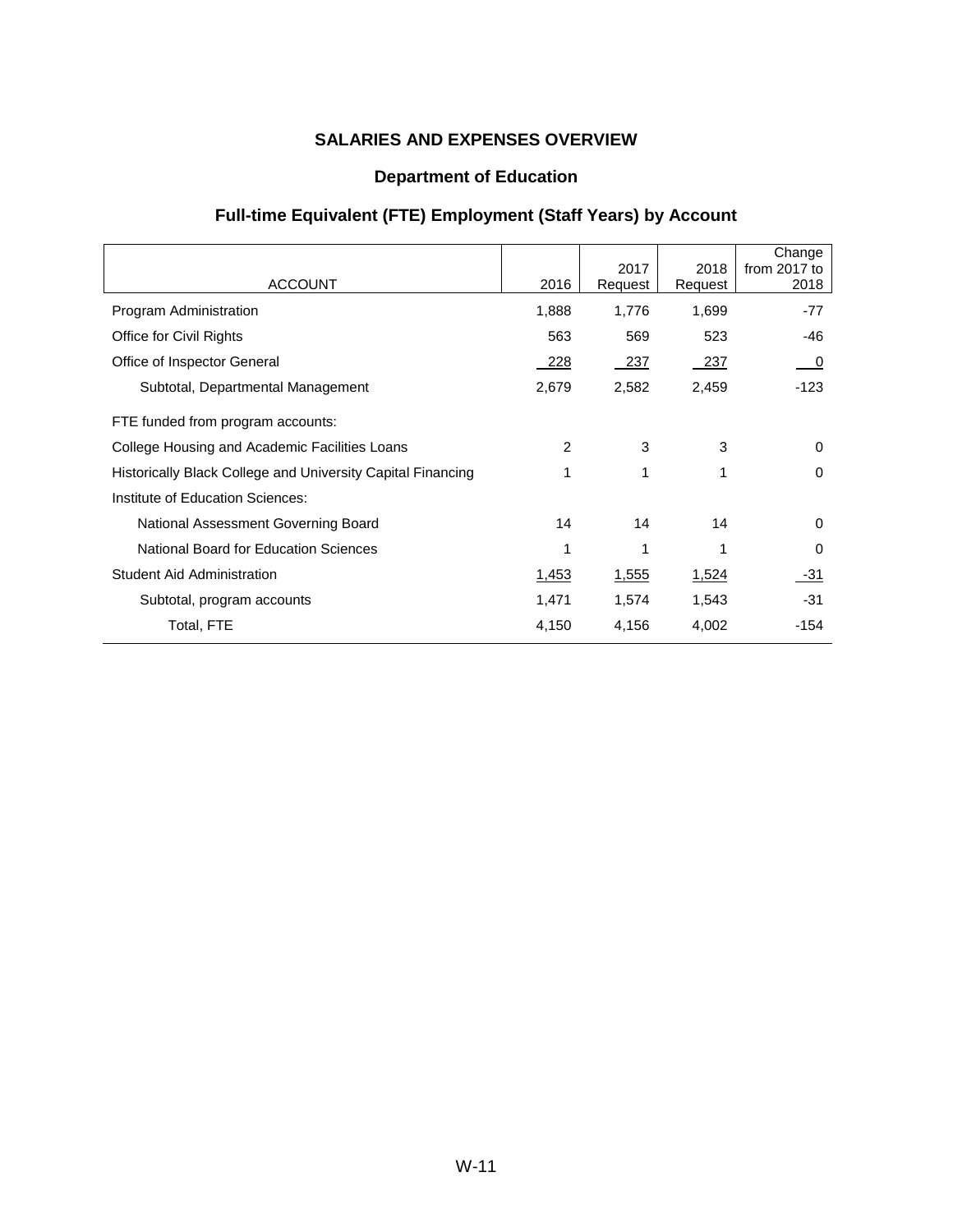#### **Department of Education**

#### **Full-time Equivalent (FTE) Employment by Office**

<span id="page-12-0"></span>

| <b>OFFICE</b>                                                                                                                     | 2016  | 2017  | 2018<br>Request | Change from<br>2017 to 2018 |
|-----------------------------------------------------------------------------------------------------------------------------------|-------|-------|-----------------|-----------------------------|
| Career. Technical and Adult Education                                                                                             | 68    | 73    | 70              | $-3$                        |
| <b>Chief Financial Officer</b>                                                                                                    | 175   | 174   | 167             | -7                          |
| <b>Chief Information Officer</b>                                                                                                  | 126   | 120   | 115             | -5                          |
| Civil Rights                                                                                                                      | 563   | 569   | 523             | -46                         |
| <b>Communications and Outreach</b>                                                                                                | 104   | 89    | 79              | $-10$                       |
| <b>Deputy Secretary</b>                                                                                                           | 42    | 40    | 37              | $-3$                        |
| Elementary and Secondary Education                                                                                                | 237   | 213   | 204             | -9                          |
| English Language Acquisition, Language Enhancement, and<br>Academic Achievement for Limited English Proficient<br><b>Students</b> | 18    | 16    | 16              | 0                           |
| <b>Federal Student Aid</b>                                                                                                        | 1,326 | 1,423 | 1,392           | -31                         |
| <b>General Counsel</b>                                                                                                            | 113   | 109   | 103             | -6                          |
| Innovation and Improvement                                                                                                        | 91    | 72    | 67              | -5                          |
| Inspector General                                                                                                                 | 228   | 237   | 237             | 0                           |
| Institute of Education Sciences                                                                                                   | 189   | 180   | 168             | $-12$                       |
| Legislation and Congressional Affairs                                                                                             | 18    | 14    | 11              | $-3$                        |
| Management                                                                                                                        | 202   | 195   | 186             | -9                          |
| National Assessment Governing Board                                                                                               | 14    | 14    | 14              | $\mathbf 0$                 |
| <b>National Board for Education Sciences</b>                                                                                      | 1     | 1     | 1               | $\mathbf 0$                 |
| Planning, Evaluation, and Policy Development                                                                                      | 99    | 95    | 85              | $-10$                       |
| Postsecondary Education                                                                                                           | 183   | 178   | 163             | -15                         |
| Secretary                                                                                                                         | 101   | 118   | 160             | 42                          |
| Special Education and Rehabilitative Services                                                                                     | 213   | 204   | 192             | -12                         |
| <b>Under Secretary</b>                                                                                                            | 39    | 22    | 12              | $-10$                       |
| Total, FTE                                                                                                                        | 4,150 | 4,156 | 4,002           | $-154$                      |

NOTE: The Office of the Secretary's FY 2018 FTE level reflects an increase of Schedule C employees occurring over the next several months as the new Administration's team arrives. Many of these employees will ultimately move to other Department offices to fill key leadership positions.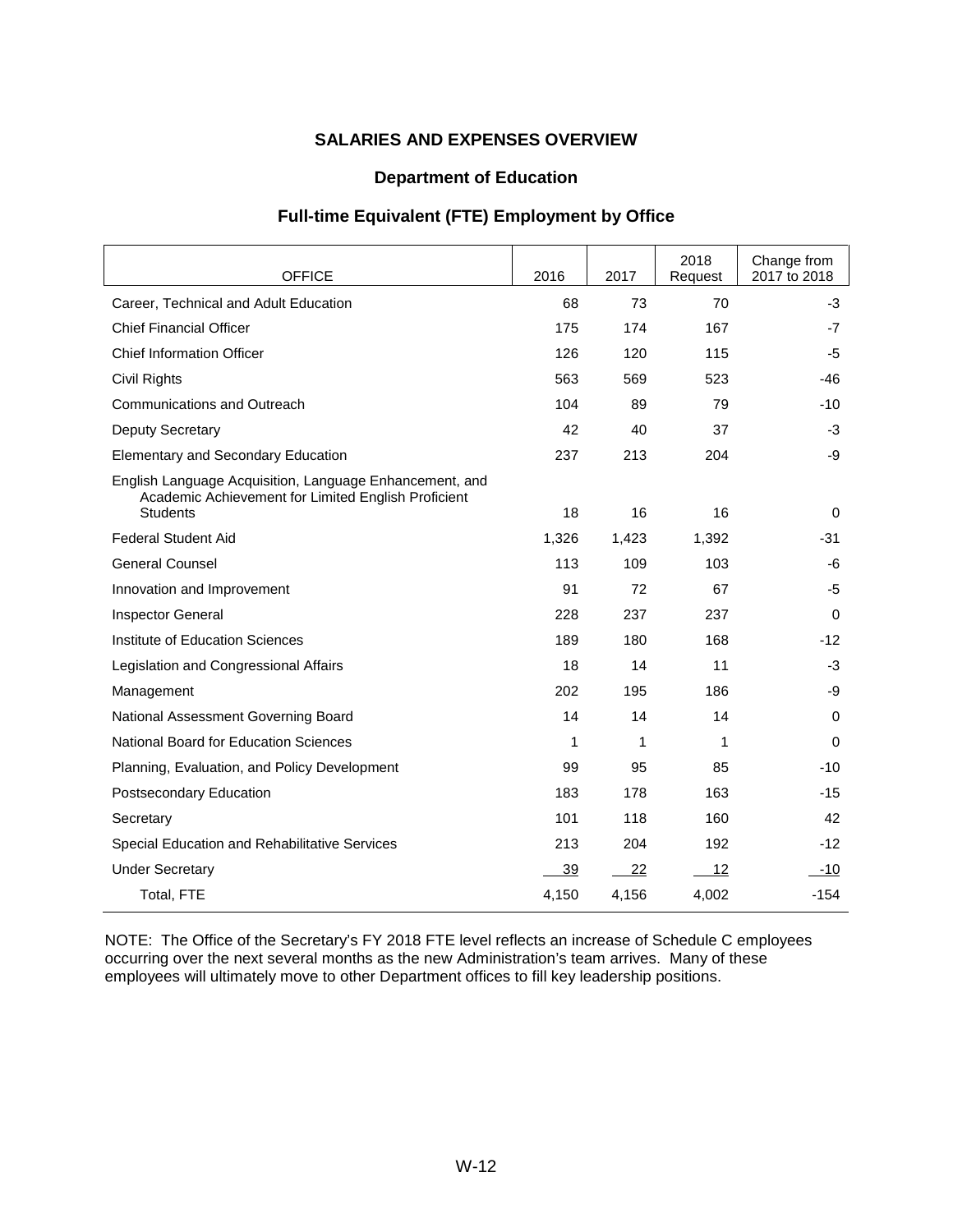## **Department of Education**

## Detail of Full-time Equivalent (FTE) Employment

<span id="page-13-2"></span><span id="page-13-0"></span>

|                                        | 2016 Actual                                                                                                      | 2017 Estimate                                                                                                    | 2018 Request                                                                                                     |
|----------------------------------------|------------------------------------------------------------------------------------------------------------------|------------------------------------------------------------------------------------------------------------------|------------------------------------------------------------------------------------------------------------------|
|                                        | 1<br>1<br>1<br>4<br>1                                                                                            | 1<br>1<br>0<br>$\mathfrak{p}$<br>1                                                                               | 1<br>1<br>1<br>4<br>1                                                                                            |
|                                        | 8                                                                                                                | 5                                                                                                                | 8                                                                                                                |
|                                        | \$1,349,250                                                                                                      | \$868,125                                                                                                        | \$1,366,200                                                                                                      |
| Senior Executive Service               | 87                                                                                                               | 88                                                                                                               | 90                                                                                                               |
|                                        | 87                                                                                                               | 88                                                                                                               | 90                                                                                                               |
| Total - ES Salaries                    | \$14,787,825                                                                                                     | \$15,107,400                                                                                                     | \$15,489,000                                                                                                     |
|                                        | 2<br>179<br>6<br>2<br>528<br>971<br>1,120<br>782<br>195<br>1<br>152<br>36<br>94<br>16<br>12<br>19<br>0<br>3<br>0 | 2<br>173<br>3<br>1<br>502<br>922<br>1,064<br>770<br>191<br>1<br>145<br>32<br>92<br>14<br>12<br>19<br>0<br>3<br>0 | 2<br>173<br>3<br>1<br>496<br>913<br>1,053<br>770<br>191<br>1<br>145<br>32<br>73<br>11<br>10<br>19<br>0<br>3<br>0 |
|                                        | 4,118                                                                                                            | 3,946                                                                                                            | 3,896                                                                                                            |
| Total full-time equivalent employment, | 4,213                                                                                                            | 4,039                                                                                                            | 3,994                                                                                                            |
| Full-time equivalent (FTE)             | 4,150                                                                                                            | <u>4,156</u>                                                                                                     | 4,002                                                                                                            |
|                                        | \$169,975                                                                                                        | \$171,675                                                                                                        | \$172,100                                                                                                        |
|                                        | 12.2                                                                                                             | 12.2                                                                                                             | 12.3                                                                                                             |
|                                        | \$109,780                                                                                                        | \$112,641                                                                                                        | \$114,238                                                                                                        |

<span id="page-13-1"></span><sup>1</sup> FY 2016 includes 9 FSA SES positions. FY 2017 & FY 2018 include 10 FSA SES positions.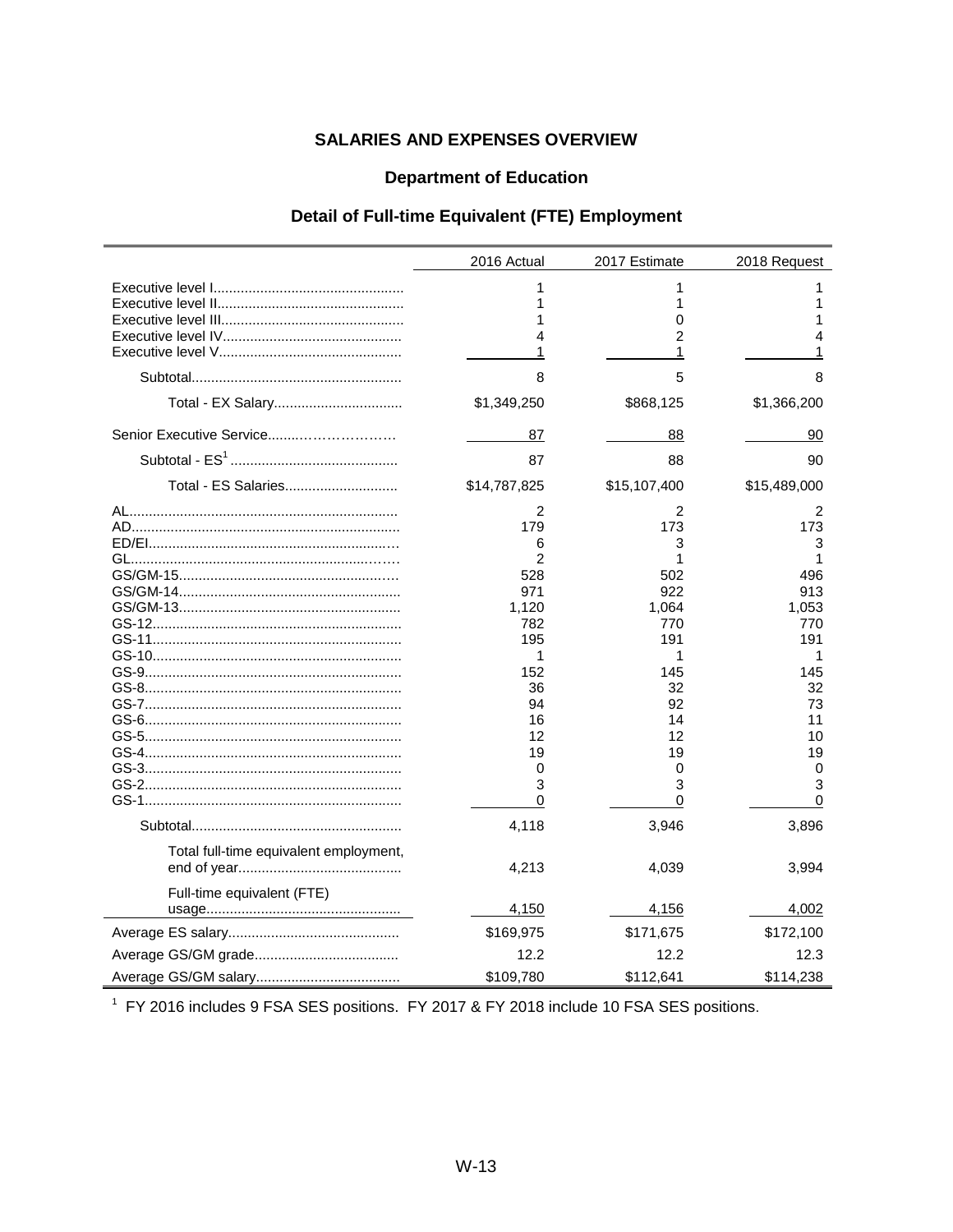<span id="page-14-0"></span>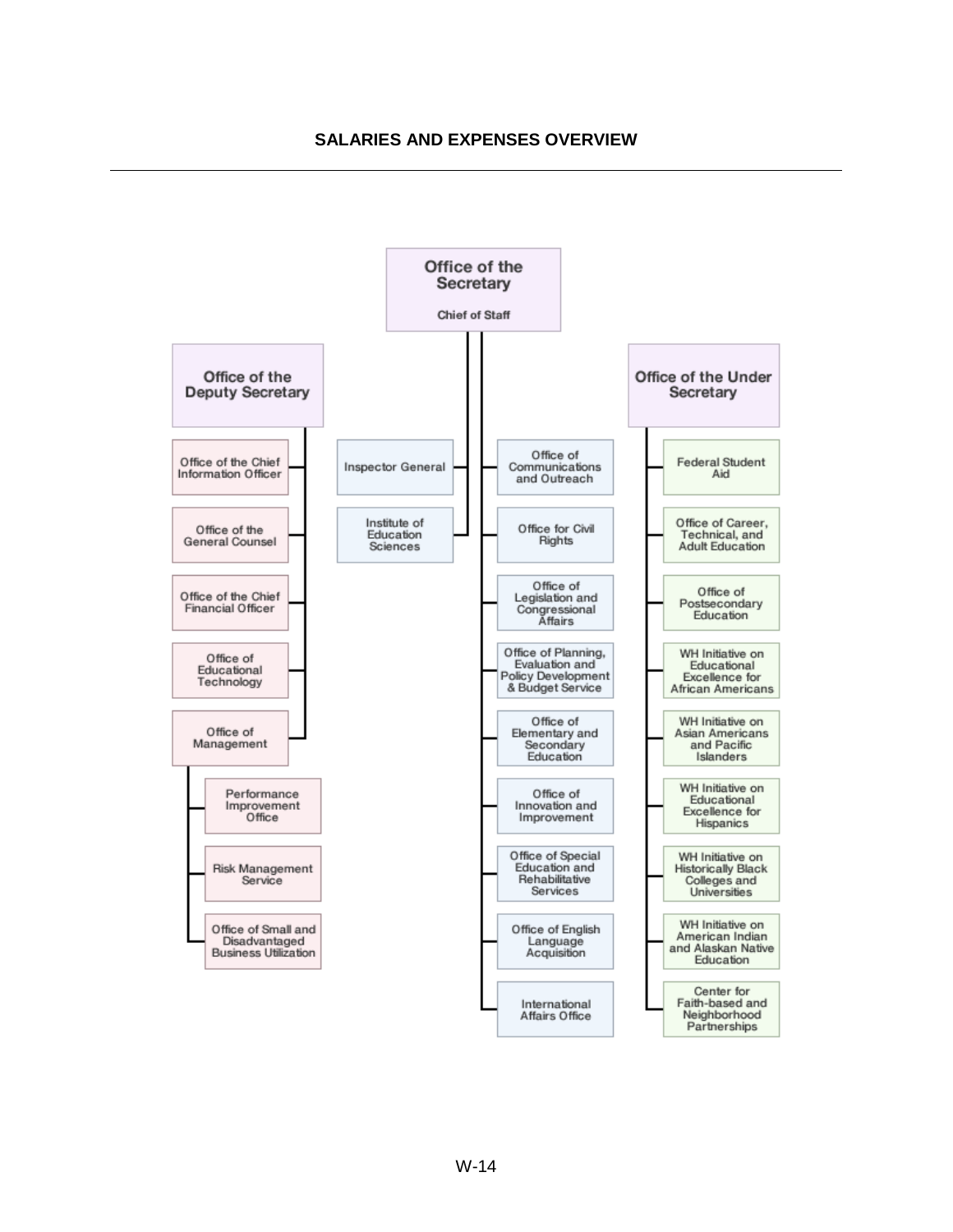<span id="page-15-0"></span>

Note: An asterisk represents a headquarters location for loan servicing contracts. Additional locations can be found in the Student Aid Administration Congressional Justification.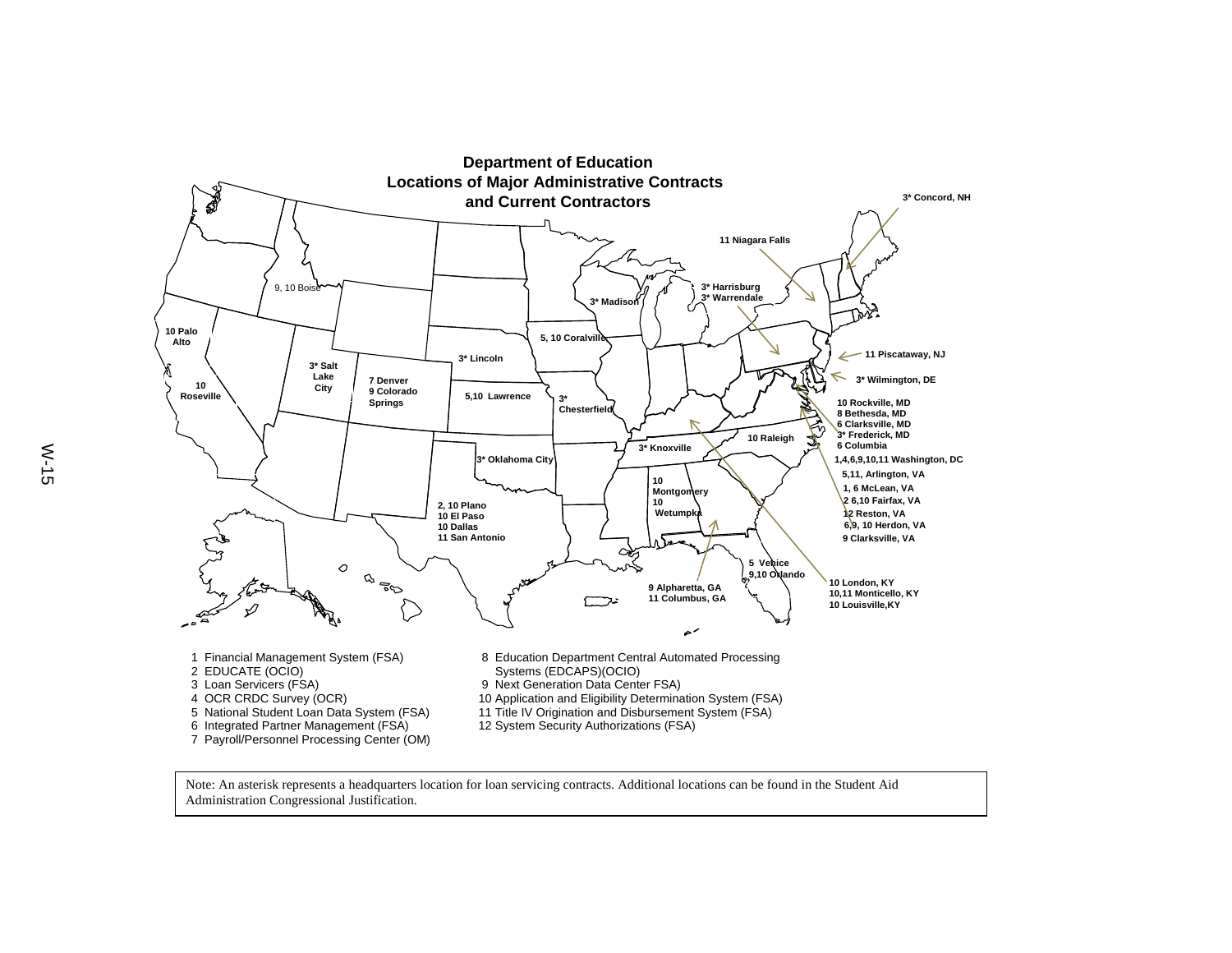#### <span id="page-16-0"></span>**Report on the Budget Formulation and Execution Line of Business as Required by Division D, Section 737(d) of the Consolidated Appropriations Act, 2008, P.L. 110-161**

The U.S. Department of Education assumed the role as the first Managing Partner for the Budget Line of Business (BLoB) in the fall of 2006. The focus of the Budget LoB is to build a "budget of the future" by promoting information-sharing across Government Agency budget offices, as well as building a "community of practice." Through this collaboration, the budget community has been identifying best practices for all aspects of budget formulation and execution. The Budget LoB strives to find solutions linking budget formulation, execution, planning, performance, and financial management information.

The goals of the Budget LoB are to:

- *Improve the efficiency and effectiveness of Agency and central processes for formulating and executing the Federal Budget*
- *Improve capabilities for analyzing and presenting budget, execution, planning, and financial information in support of decision making*
- *Enhance the effectiveness of the Federal budgeting workforce*

Budget LoB anticipates 10-year savings of over \$200 million Governmentwide due to efficiencies gained through collaboration and increased use of technology. Many Agency budget offices do not have automated systems to support budget formulation and execution activities. Agencies rely on basic office software and manual processes. Budget LoB's goal is to reduce time spent by budget personnel on manual processes and increase time spent on high priority analytical activities (via increased use of technology, improved processes, and a better equipped workforce).

Budget LoB is a mixed lifecycle investment. Activities and solutions under development by Budget LoB workgroups are at different stages within the development lifecycle. Products under development are listed in the Objectives and Benefits table below and include implementation or projected implementation dates.

The following tables display the objectives and benefits, risks, costs, and Agency contributions to Budget LoB.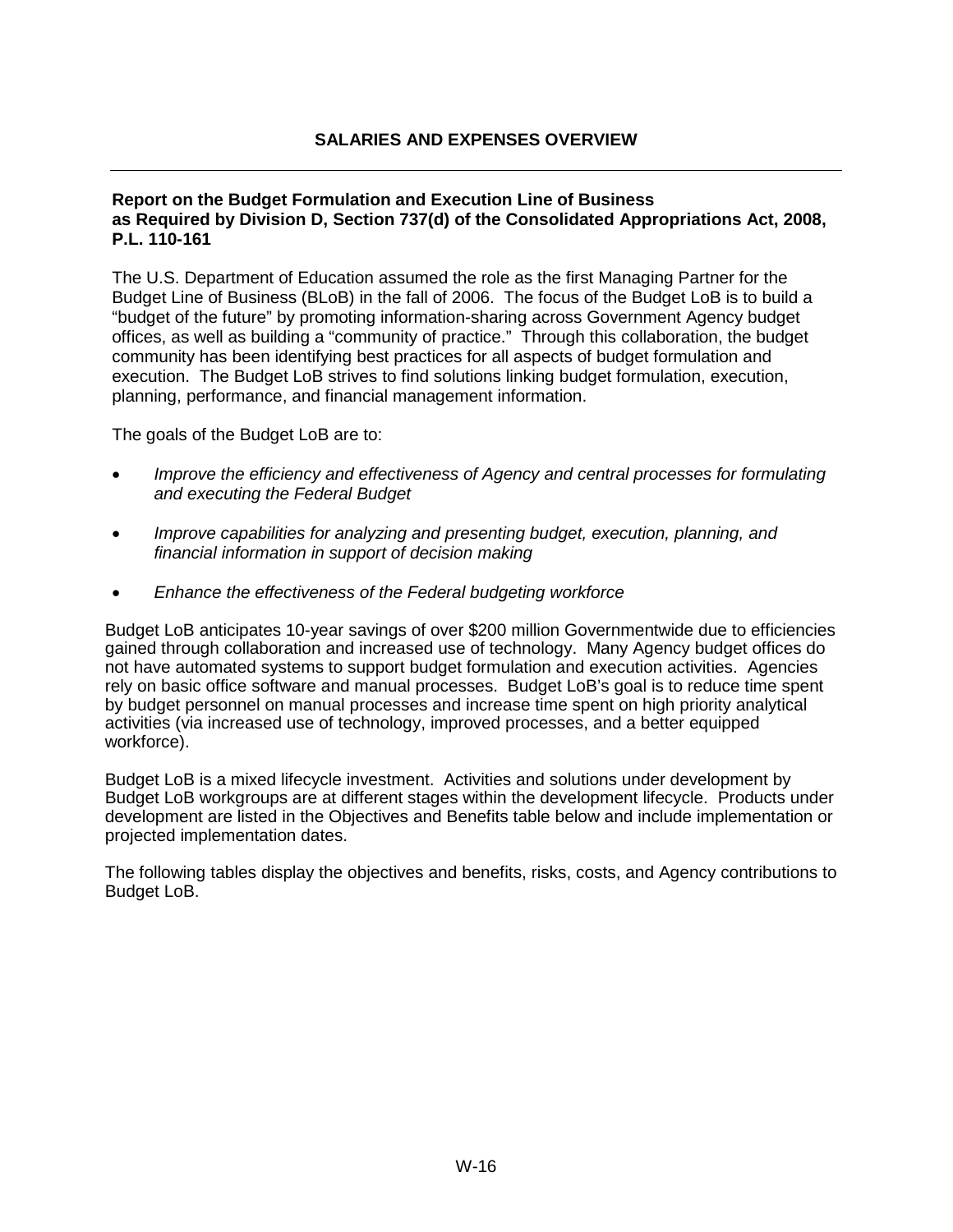# **Objectives and Benefits: Technology**

| <b>Capability</b>                               | <b>Objectives and Benefits</b>                                                                                                                                                                                                                                                                                                                                                                                                                                                                                                                                                                                                                                                                                                                                                                                                                                                                                                                                                                                                                                                                                                                        |
|-------------------------------------------------|-------------------------------------------------------------------------------------------------------------------------------------------------------------------------------------------------------------------------------------------------------------------------------------------------------------------------------------------------------------------------------------------------------------------------------------------------------------------------------------------------------------------------------------------------------------------------------------------------------------------------------------------------------------------------------------------------------------------------------------------------------------------------------------------------------------------------------------------------------------------------------------------------------------------------------------------------------------------------------------------------------------------------------------------------------------------------------------------------------------------------------------------------------|
| <b>Technology</b>                               |                                                                                                                                                                                                                                                                                                                                                                                                                                                                                                                                                                                                                                                                                                                                                                                                                                                                                                                                                                                                                                                                                                                                                       |
| <b>Collaboration</b>                            | Improves the efficiency and effectiveness of Government activities through the<br>ready accessibility of information, and the ability to collaborate remotely both<br>within an Agency (i.e., collaboration with regional and field staff) and across<br>Federal Agencies (i.e., collaboration of each Agency with OMB and other<br>Agencies on shared programs).<br>Current products include the MAX Federal Community, secure online meeting<br>capability, MAX Shared Desktop, and MAX Calendar.<br>Current Status: The MAX Federal Community, a cross-agency collaboration<br>platform, provides increased information sharing, collaboration, and knowledge<br>management securely across the Federal Government, as well as within each<br>Agency. With over 180,000 members (up from approximately 155,000 in<br>May 2016), the MAX Federal Community is reportedly the largest Government<br>operated collaboration site. Many Agencies are also using the secure MAX<br>Shared Desktop or the secure online meeting tool allowing Agency personnel<br>to attend meetings remotely with presentations displayed on their computer<br>screens. |
| <b>Data Collection &amp;</b><br><b>Tracking</b> | Improves OMB and Agency efficiency and effectiveness in carrying out the<br>numerous required budget data exercises. Benefits apply to both central                                                                                                                                                                                                                                                                                                                                                                                                                                                                                                                                                                                                                                                                                                                                                                                                                                                                                                                                                                                                   |
|                                                 | budget exercises (i.e., those required of Agencies by OMB) and exercises at<br>the departmental or Agency level (i.e., those requested by central offices of<br>Agency regional and field offices). Agency benefits include increased data<br>collection capabilities, reduced errors, and reduced time spent manually<br>consolidating and publishing data.                                                                                                                                                                                                                                                                                                                                                                                                                                                                                                                                                                                                                                                                                                                                                                                          |
|                                                 | Current products include multiple web-based data collection tools for central<br>budget exercises, as well as a web-based tool, MAX Collect, for Agency use in<br>the collection of budget briefing and question and answer materials. MAX<br>Survey is a basic data collection capability also available on MAX.gov. Over<br>300 MAX Collect exercises have been utilized in the last year alone.                                                                                                                                                                                                                                                                                                                                                                                                                                                                                                                                                                                                                                                                                                                                                    |
|                                                 | Current Status: BLoB data collection tools have demonstrated significant<br>value by automating the collection of data for dozens of centralized exercises<br>related to the budget community for earmarks, continuing resolutions,<br>Questions for the Record, and across-the-board reductions. The MAX Collect<br>tool provides even greater benefit by enabling Agency budget offices to<br>automate their own data collection exercises. Agencies are now using the tool<br>to facilitate a broad range of data calls and data collection exercises<br>numbering in the hundreds. This past year, the BLoB developed an add-on to<br>MAX Collect called Collect Forms, which provides a much simpler and far<br>more powerful user interface for collecting and reporting on data. MAX survey<br>is used to quickly gather and analyze information via tokenized surveys.                                                                                                                                                                                                                                                                        |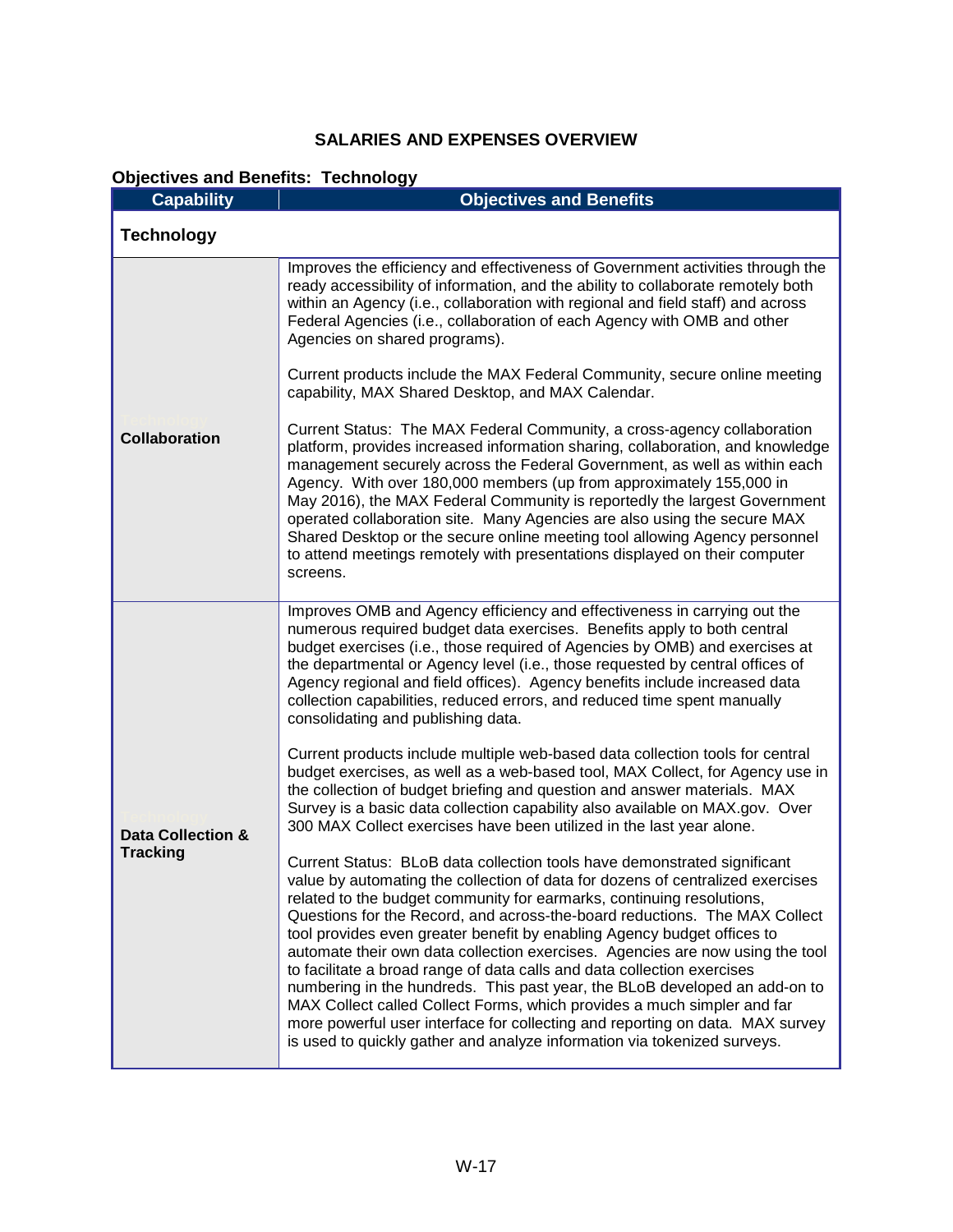| <b>Capability</b>                                                        | <b>Objectives and Benefits</b>                                                                                                                                                                                                                                                                                                                                                                                                                                                                                                                                                                                                                                                                                                                                                                                                                                                                                                                                                                                                                                                                                                                                                                                                                                                                                                                                                                                                                                                                                                                                                                                                                                                                                                                                                                                                                                                                                                                            |
|--------------------------------------------------------------------------|-----------------------------------------------------------------------------------------------------------------------------------------------------------------------------------------------------------------------------------------------------------------------------------------------------------------------------------------------------------------------------------------------------------------------------------------------------------------------------------------------------------------------------------------------------------------------------------------------------------------------------------------------------------------------------------------------------------------------------------------------------------------------------------------------------------------------------------------------------------------------------------------------------------------------------------------------------------------------------------------------------------------------------------------------------------------------------------------------------------------------------------------------------------------------------------------------------------------------------------------------------------------------------------------------------------------------------------------------------------------------------------------------------------------------------------------------------------------------------------------------------------------------------------------------------------------------------------------------------------------------------------------------------------------------------------------------------------------------------------------------------------------------------------------------------------------------------------------------------------------------------------------------------------------------------------------------------------|
| <b>Technology</b>                                                        |                                                                                                                                                                                                                                                                                                                                                                                                                                                                                                                                                                                                                                                                                                                                                                                                                                                                                                                                                                                                                                                                                                                                                                                                                                                                                                                                                                                                                                                                                                                                                                                                                                                                                                                                                                                                                                                                                                                                                           |
| Knowledge<br><b>Management</b>                                           | Improves the ability of Agencies to locate and access information, increases<br>the availability and comprehensiveness of data, and improves the ability of the<br>budgeting community to manage the impending retirement of key personnel.<br>Database-driven products such as the MAX Federal Community and MAX<br>Collect enhance knowledge management capabilities by capturing<br>"knowledge" as it is generated, simply as a by-product of these tools.                                                                                                                                                                                                                                                                                                                                                                                                                                                                                                                                                                                                                                                                                                                                                                                                                                                                                                                                                                                                                                                                                                                                                                                                                                                                                                                                                                                                                                                                                             |
| <b>Agency Budget</b><br><b>Formulation and</b><br><b>Execution Tools</b> | Provides a cost-effective strategy for Agencies that do not have budget<br>formulation and execution applications, or have outdated applications, to<br>quickly improve their effectiveness through automation. This effort encourages<br>common and integrated solutions that are reusable Governmentwide.<br>Products include the Budget Formulation and Execution Manager system<br>(BFEM), the first shared budget formulation system by the Department of<br>Treasury; the Departmental E-Budgeting System (DEBS), a shared offering<br>from the Department of Labor; the Decision Matrix for budget systems<br>evaluation (full systems evaluations); the Budget Capability Self-Assessment<br>Tool (BC SAT); the MAX A-11 Data Transfer and Rule Validation project; and a<br>common Budget Office Solutions catalog. The Decision Matrix allows<br>Agencies to define their specific budget system requirements and evaluates<br>the capability and maturity of six Agency and three commercial budget<br>systems against those requirements. The BC SAT has provided several<br>Agencies with comprehensive resource listings to further help them with<br>strategic planning and resourcing.<br>Current Status: The MAX A-11 Rule Validation team supports processes,<br>methodologies, and standards to enable Agencies to exchange data with<br>OMB's MAX A-11 system through the use of multiple 'services', greatly<br>improving the process, eliminating large amounts of manual data entry, and<br>enabling availability of account level information on a real-time basis. BLoB<br>continues to support Treasury's BFEM and Labor's DEBS systems as they<br>provide customer Agencies with enhanced connections to OMB's MAX budget<br>system and worked with EPA to finalize their budget system deployment as a<br>shared service. The BC SAT was at the heart of transformation activities for<br>at least one agency this past year. |
| <b>Analytical Tools</b>                                                  | Enhances Federal capabilities for analyzing budget formulation, execution,<br>planning, performance, and financial information. This enables more<br>complete, thorough, and timely analysis, which will, in turn, provide policy<br>decisionmakers with improved understanding of policy option impacts and<br>alternatives.<br>Current products include the MAX Analytics tool suite, which creates custom<br>charts and graphs for analysis, and associated tools built upon the analytics<br>core (such as MAX Calendar).                                                                                                                                                                                                                                                                                                                                                                                                                                                                                                                                                                                                                                                                                                                                                                                                                                                                                                                                                                                                                                                                                                                                                                                                                                                                                                                                                                                                                             |
|                                                                          | Current Status: MAX Analytics integrates with BLoB data collection and<br>collaboration tools, enabling charts that update automatically as new data is<br>entered. Agencies have been using MAX Analytics to dynamically display the                                                                                                                                                                                                                                                                                                                                                                                                                                                                                                                                                                                                                                                                                                                                                                                                                                                                                                                                                                                                                                                                                                                                                                                                                                                                                                                                                                                                                                                                                                                                                                                                                                                                                                                     |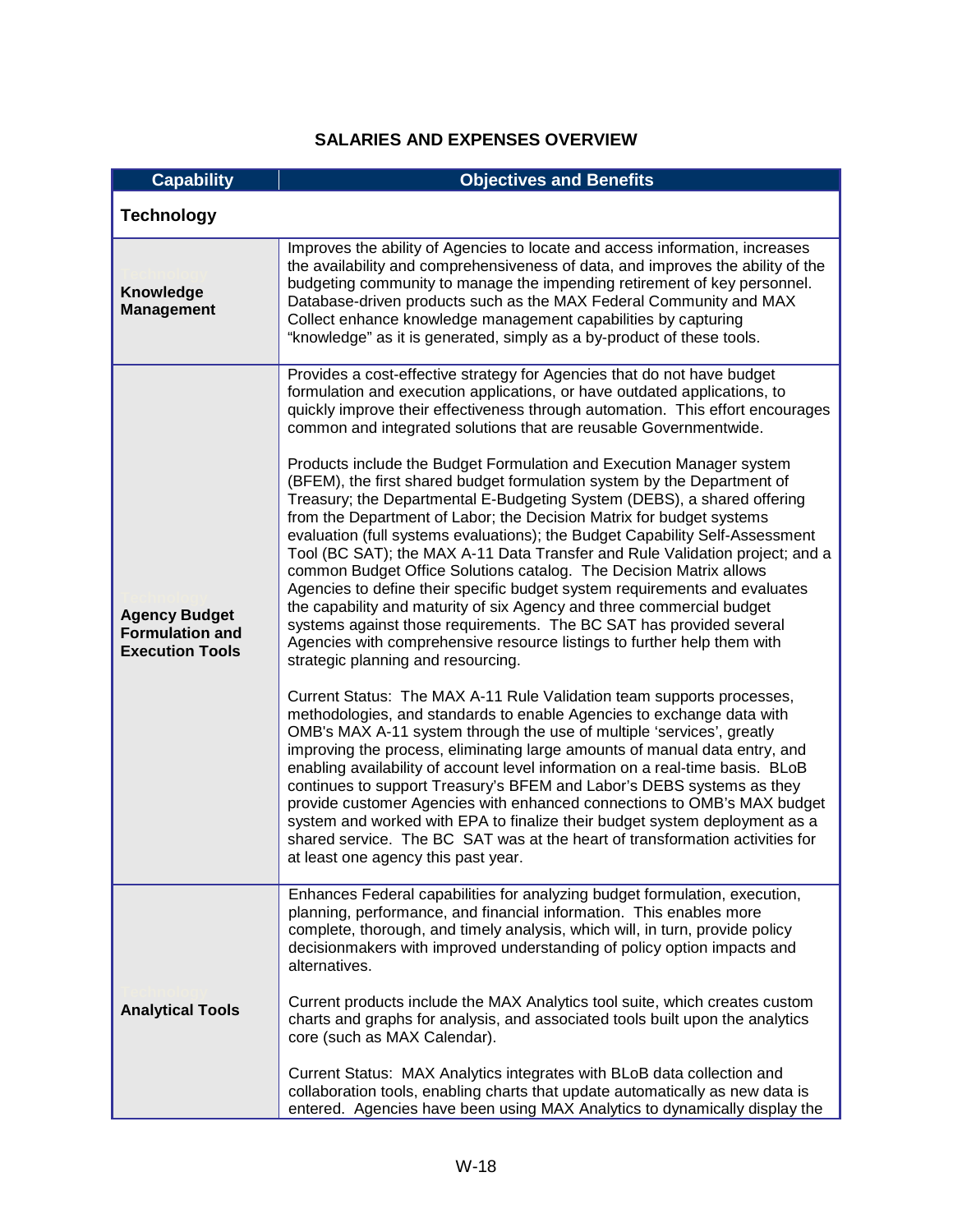| <b>Capability</b>                                                            | <b>Objectives and Benefits</b>                                                                                                                                                                                                                                                                                                                                                                                                                                                                                                                                                                                                                                                                                                                                                                                                                                                                                                                  |
|------------------------------------------------------------------------------|-------------------------------------------------------------------------------------------------------------------------------------------------------------------------------------------------------------------------------------------------------------------------------------------------------------------------------------------------------------------------------------------------------------------------------------------------------------------------------------------------------------------------------------------------------------------------------------------------------------------------------------------------------------------------------------------------------------------------------------------------------------------------------------------------------------------------------------------------------------------------------------------------------------------------------------------------|
| <b>Technology</b>                                                            |                                                                                                                                                                                                                                                                                                                                                                                                                                                                                                                                                                                                                                                                                                                                                                                                                                                                                                                                                 |
|                                                                              | results of their data collections and to transform how they use analytics to<br>manage problems. BLoB continues to work with Agencies to include the most<br>relevant and useful capabilities in the tool suite. Several Agencies (OMB,<br>DOJ, DOL, etc.) are now utilizing MAX Analytics to drive decision making<br>based upon analysis not previously possible.                                                                                                                                                                                                                                                                                                                                                                                                                                                                                                                                                                             |
| <b>Budget Execution</b><br>and Financial<br><b>Management</b><br>Integration | Improves the quality and integrity of information, data flows, and reporting in<br>budget formulation and execution, especially in regard to its touch points with<br>financial management. Identifying common business processes and data<br>standards will form the basis for requirements for use in developing budget<br>systems, as well as closer alignment with financial management systems.<br>Current products include Governmentwide process maps for budget execution<br>and budget formulation and the web-based budget execution training module,<br>budget formulation training module, and Appropriations Law training module.<br>Current Status: The training modules are in use throughout the budget<br>community. Over 8,300 individuals have accessed the self-paced online<br>training module courses, which have an estimated return on investment to date<br>of over 5,800 percent and a savings of over \$6.9 million. |
| <b>Document</b><br><b>Production</b>                                         | Enables Agency budgeting personnel to move from clerical to analytical<br>functions, increasing Agency analytical resource availability. Many Agency<br>budget staff work countless hours to incorporate late-breaking policy data<br>changes in high-visibility publications. Often, many changes must be<br>simultaneously made in multiple documents for different stakeholders.<br>Document production capabilities exist in Treasury and Labor's shared service<br>budget systems, as well as in the MAX Collect Tool, and in a recently released<br>service allowing budget personnel to develop their own reporting templates.                                                                                                                                                                                                                                                                                                           |

# **Objectives and Benefits: Governance**

| <b>Capability</b>                            | <b>Objectives and Benefits</b>                                                                                                                                                                                                                                                                                                                                                                                                                                                                                                                                                                                                                                                                                                                                                                                                                                                              |
|----------------------------------------------|---------------------------------------------------------------------------------------------------------------------------------------------------------------------------------------------------------------------------------------------------------------------------------------------------------------------------------------------------------------------------------------------------------------------------------------------------------------------------------------------------------------------------------------------------------------------------------------------------------------------------------------------------------------------------------------------------------------------------------------------------------------------------------------------------------------------------------------------------------------------------------------------|
| Governance                                   |                                                                                                                                                                                                                                                                                                                                                                                                                                                                                                                                                                                                                                                                                                                                                                                                                                                                                             |
| Program<br><b>Management Office</b><br>(PMO) | Serves as a central coordination point for Governmentwide collaboration and<br>sharing of technologies and processes. The Program Management Office<br>(PMO) allows resources across Government to be leveraged for cost savings.<br>In this way, costs are reduced, economies of scale are achieved, and risks in<br>developing and buying Agency budget tools are reduced through a coordinated<br>combination of approaches that include: sharing common budget formulation<br>components, purchasing commonly used software that has been proven in<br>multiple Agencies, and purchasing services from other Agencies.<br>The PMO will support enhanced efficiency, effectiveness, quality, knowledge<br>management, presentation, collaboration, and flexibility within the BLoB.<br>Currently, the PMO supports seven initiative-specific workgroups that meet on<br>a regular basis. |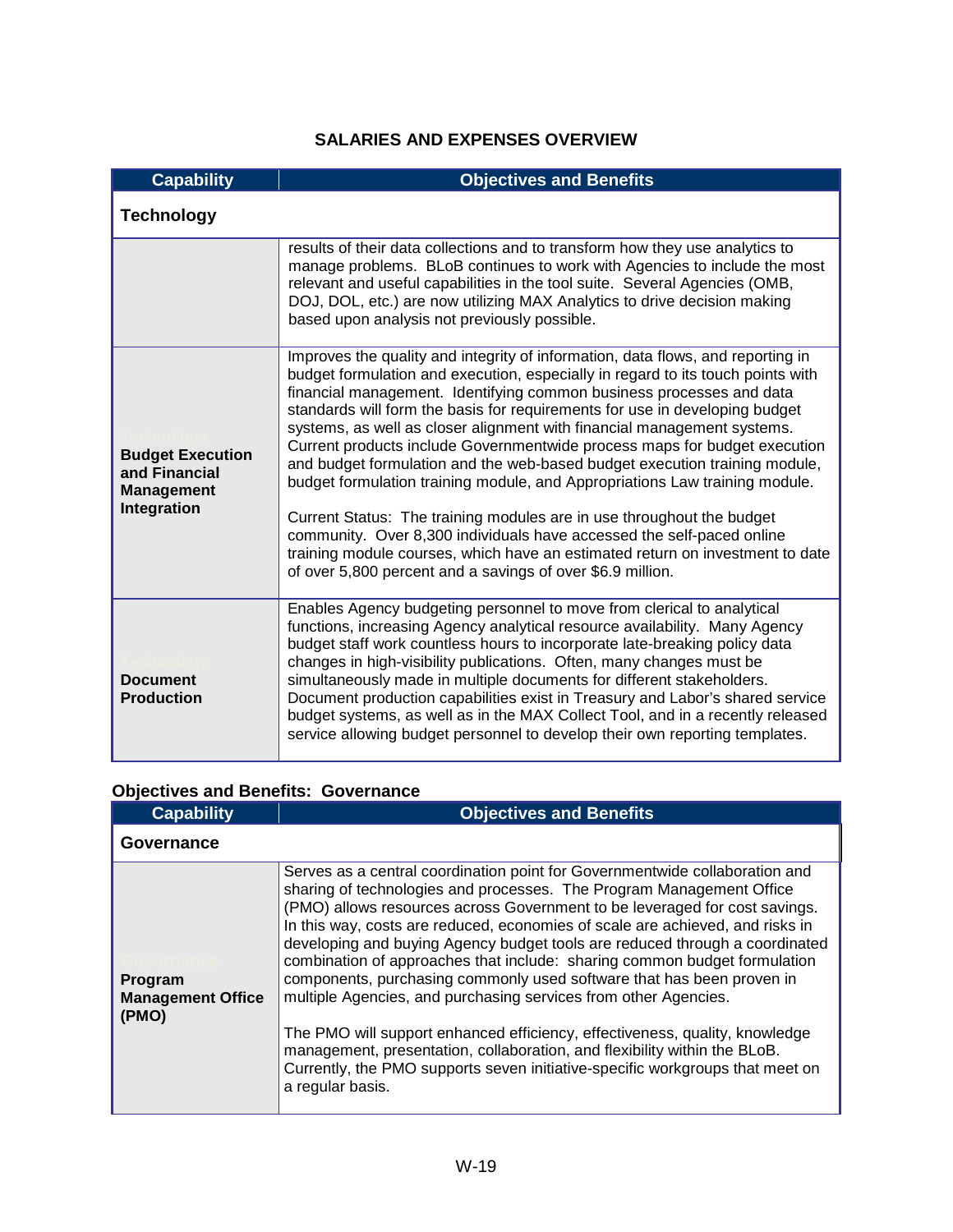| <b>Capability</b>                               | <b>Objectives and Benefits</b>                                                                                                                                                                                                                                                                                                                                                                                                                                                                                                                                                                                                                                                                                                                   |
|-------------------------------------------------|--------------------------------------------------------------------------------------------------------------------------------------------------------------------------------------------------------------------------------------------------------------------------------------------------------------------------------------------------------------------------------------------------------------------------------------------------------------------------------------------------------------------------------------------------------------------------------------------------------------------------------------------------------------------------------------------------------------------------------------------------|
| <b>Process</b><br><b>Improvements</b>           | Allows for the development of system requirements and guidelines for tools<br>that are modular in nature (can be used as part of any system) and available<br>for use by multiple Agencies. Accounts for the importance of flexibility in the<br>budgeting process and acts as a set of standards that are essential for the<br>automated exchange of budget data with Treasury and OMB, as well as<br>Agency financial management systems.<br>Current products include numerous updates to the MAX Federal Community,<br>MAX Collect, MAX Analytics, and MAX Shared Desktop as well as<br>implementation of MAX Authentication services at 11 Agencies with work<br>underway to support additional Agencies with "single sign-on" capabilities. |
| <b>Service Module</b><br><b>Standardization</b> | Encourages reusability and interoperability of budget systems across Agencies<br>to achieve significant cost savings through a "build once, use often"<br>philosophy. Service module registration via the PMO will help ensure that<br>Agencies are aware of existing services so that duplicative investments are not<br>made.                                                                                                                                                                                                                                                                                                                                                                                                                  |

# **Objectives and Benefits: Human Capital**

| <b>Capability</b>                     | <b>Objectives and Benefits</b>                                                                                                                                                                                                                                                                                                                                                                                                                                                                                                                                                                                                                                                                                                                                                                                              |
|---------------------------------------|-----------------------------------------------------------------------------------------------------------------------------------------------------------------------------------------------------------------------------------------------------------------------------------------------------------------------------------------------------------------------------------------------------------------------------------------------------------------------------------------------------------------------------------------------------------------------------------------------------------------------------------------------------------------------------------------------------------------------------------------------------------------------------------------------------------------------------|
| <b>Human Capital</b>                  |                                                                                                                                                                                                                                                                                                                                                                                                                                                                                                                                                                                                                                                                                                                                                                                                                             |
| <b>Budget Human</b><br><b>Capital</b> | Enhances the effectiveness of the existing budgeting workforce and<br>encourages participation from other professions within Government, the private<br>sector, and universities. BLoB provides a central venue for the budget<br>community, OPM, and the Council of Human Capital Officers to grow the<br>appeal of Federal Budgeting as a career by combining Agency efforts to define<br>budget career paths, core competencies, leadership development, certification<br>programs, and sharing of ideas in areas such as succession planning,<br>retention and recruitment.                                                                                                                                                                                                                                             |
|                                       | Products include recommendations on core competencies and proficiency<br>levels; a Budget Career Day conference devoted to enabling budget<br>professionals to better plan their careers while providing tools for them to do<br>so; and training curricula for budget analysts, as well as no-cost training<br>courses for budget staff and self-paced training modules. More are planned<br>for the coming year.                                                                                                                                                                                                                                                                                                                                                                                                          |
|                                       | Current status: Thousands of Government employees have undergone no-<br>cost training through in-class, web-based, or facilitated online training sessions<br>hosted by the BLoB. Regular panel discussions feature OMB or senior Agency<br>budget staff focusing on specific budgeting related topics and have been<br>attended by over 3,000 individuals since the Department began hosting.<br>Brownbag discussion groups focusing on a deeper understanding of budget<br>execution and on the Budget Career Road Map have been attended by over<br>800 people. An indepth course focusing on Basic Budget Processes began in<br>2013 and has been held 14 times, with waiting lists and strong participation<br>from over 375 attendees. All of these opportunities are offered to Federal<br>employees free of charge. |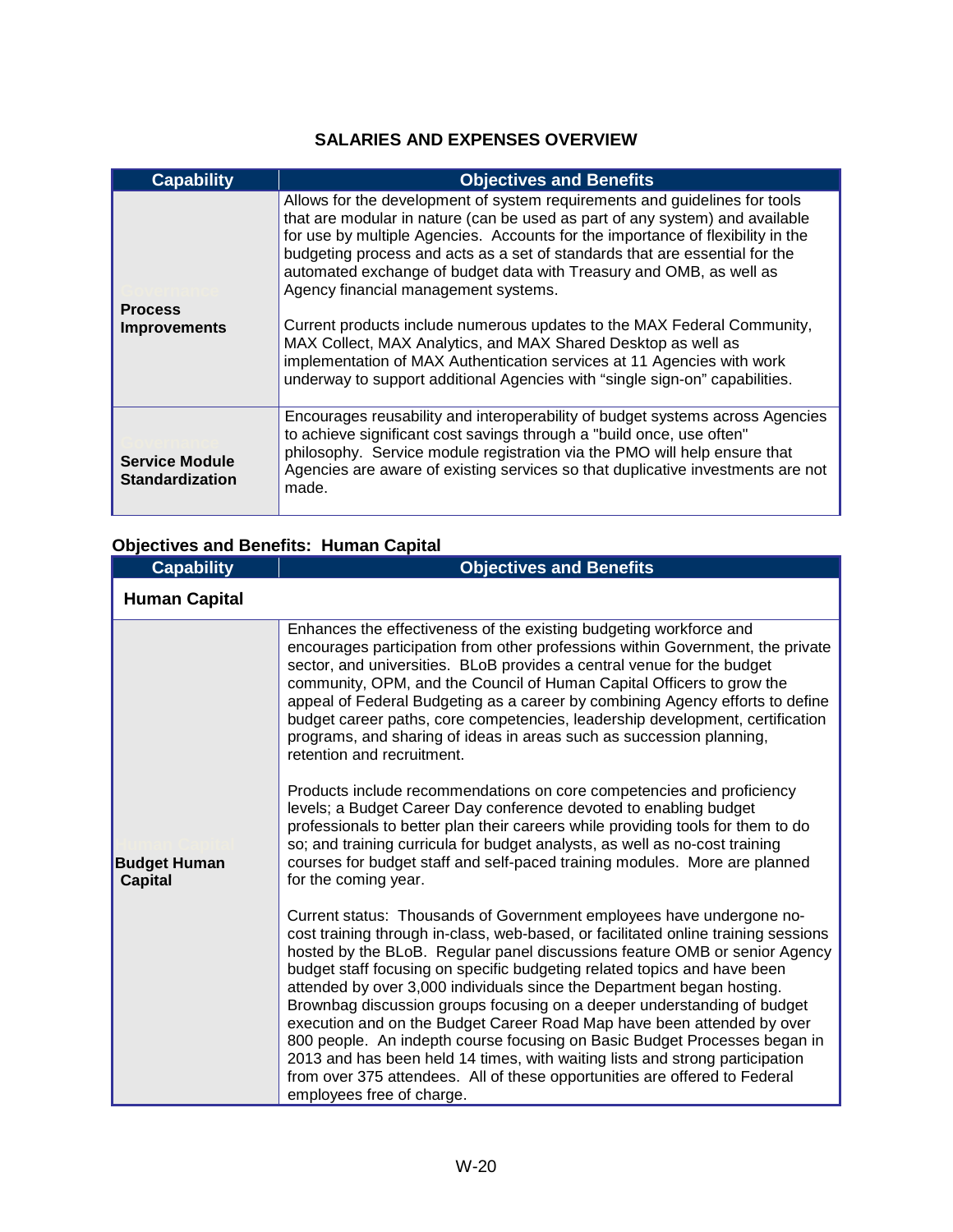<span id="page-21-1"></span>

| <b>Risks</b>                 |                         |                                                                                                                                                                                        |                                                                                                                                                                                                                                       |
|------------------------------|-------------------------|----------------------------------------------------------------------------------------------------------------------------------------------------------------------------------------|---------------------------------------------------------------------------------------------------------------------------------------------------------------------------------------------------------------------------------------|
| Type of<br>Risk <sup>1</sup> | <b>Risk</b>             | <b>Description</b>                                                                                                                                                                     | <b>Mitigation Approach</b>                                                                                                                                                                                                            |
| Other                        | Technology              | Maintaining ability to develop<br>and field highest-quality IT<br>services in the midst of rapid<br>expansion of use without<br>accompanying equal increase<br>in available resources. | Work with product leads to encourage<br>continued focus on quality and meeting<br>requirements, implement updated<br>procedures. Engage Agencies for more<br>participation in development, fielding, and<br>maintenance of solutions. |
| Other                        | Management<br>Oversight | Agency budget offices do not<br>make use of the range of LoB<br>products and services<br>available to them-risk is<br>unrealized cost<br>avoidance/cost savings.                       | Develop metrics and assess tools<br>capabilities and whether they are<br>optimized for Agency budget office use.                                                                                                                      |

<span id="page-21-0"></span> $1$  Types of risk are categorized as either significant or other. If significant risks occur, they have substantial impact on the ability of the Line of Business to succeed. Other risks, while potentially serious, may not significantly impact the Line of Business and its ability to succeed.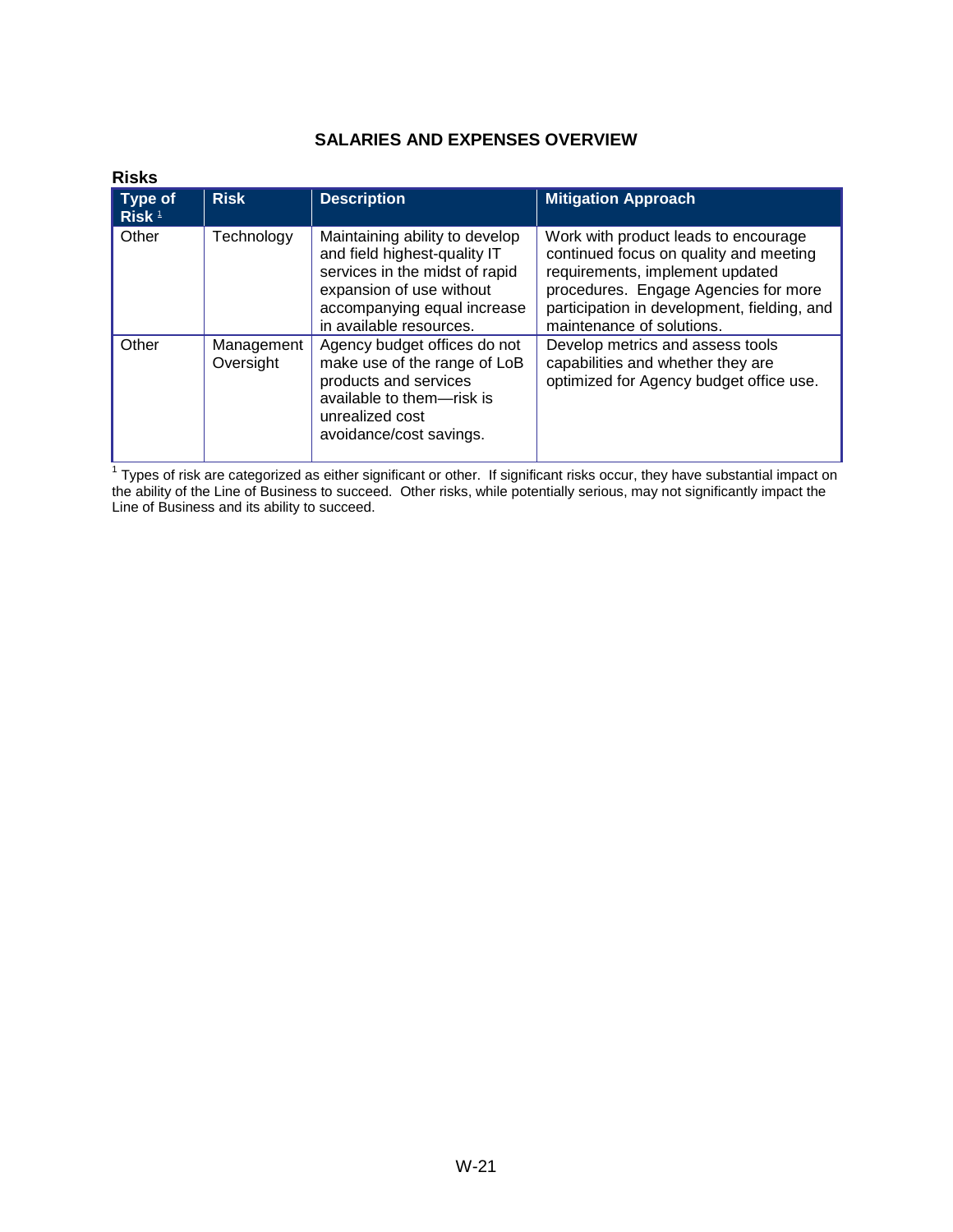# Line of Business IT Costs (dollars in thousands)

|                       | 2008       | 2009  | 2010       | 2011  | 2012       | 2013  | 2014  | 2015        | 2016        | 2017       | 2018 |
|-----------------------|------------|-------|------------|-------|------------|-------|-------|-------------|-------------|------------|------|
| Planning              | \$437      | \$655 | \$100      | \$125 | \$125      | \$116 | \$78  | \$95        | \$95        | \$95       | \$95 |
| Acquisition           | 904        | 810   | 355        | 335   | 350        | 375   | 178   | 265         | 265         | 265        | 265  |
| Operations & Maint.   | 650        | 680   | 720        | 685   | 700        | 781   | 919   | 1050        | 1050        | 955        | 1050 |
| <b>Govt FTE Costs</b> | <u>490</u> | 444   | <u>162</u> | 172   | <u>238</u> | 244   | 100   | <u> 100</u> | <u> 100</u> | <u>100</u> | 100  |
|                       | 2,481      | 2,589 | 1,337      | 1,317 | 1,413      | 1,516 | 1,275 | 1,510       | 1,510       | 1,415      | ,510 |
| <b>FTE</b>            | 4          | 4     | 4          | 4     |            |       |       |             |             |            |      |